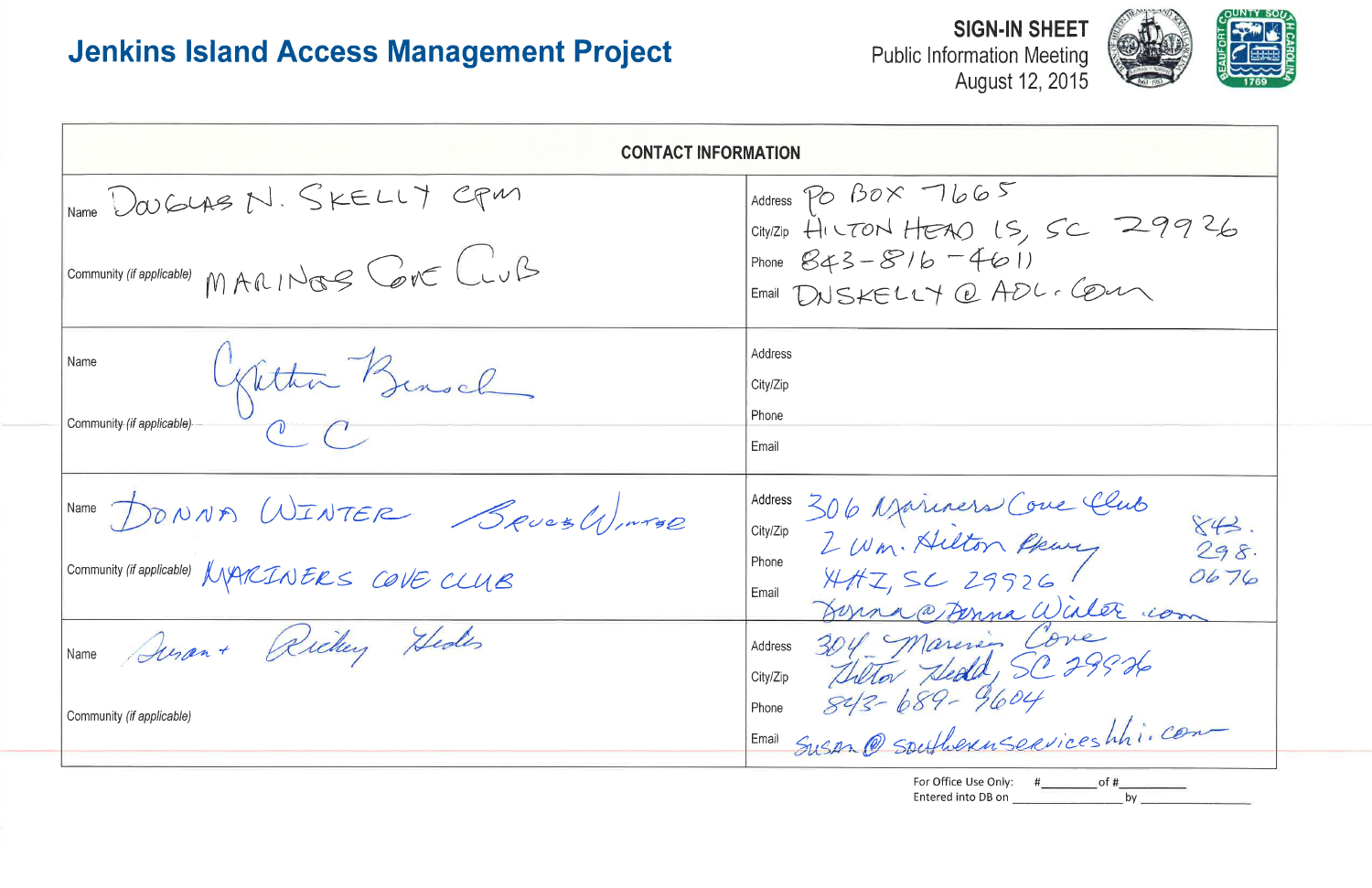# **Jenkins Island Access Management Project**

**Public Information Meeting** 

| <b>CONTACT INFORMATION</b>                 |                                                               |
|--------------------------------------------|---------------------------------------------------------------|
| Name RSW and Kim Moore                     | Address 10 Blue Heron<br>City/Zip $H + J$ , $SL \supseteq 92$ |
| Community (if applicable) Blue Hersn Point | Phone $843 - 67/2307$<br>$Email$ $Moorel$ 503 @ $Vol$         |
| MOVILEEN SMITH<br>Name                     | Address 205 Manuely<br>$City/Zip$ $\forall \forall$ $SC$ 2    |
| Community (if applicable)<br>MONNERS CAR   | Phone $8164653$<br>$F_{\text{mail}}$ travel Snith $\odot$ he  |
| Name Signation Mc Michael                  | Address 503 MATINERS COVE<br>City/Zip HHI SC 29926            |
| Community (if applicable) MAYMERS COVE     | Phone $843.681.3944$<br>Email Smanichard @ Suvanna            |
| Name                                       | Address<br>City/Zip                                           |
| Community (if applicable)                  | Phone<br>Email                                                |



 $\cdot \varphi$ adminier Care 19926<br>3 argray- Can cardiology.com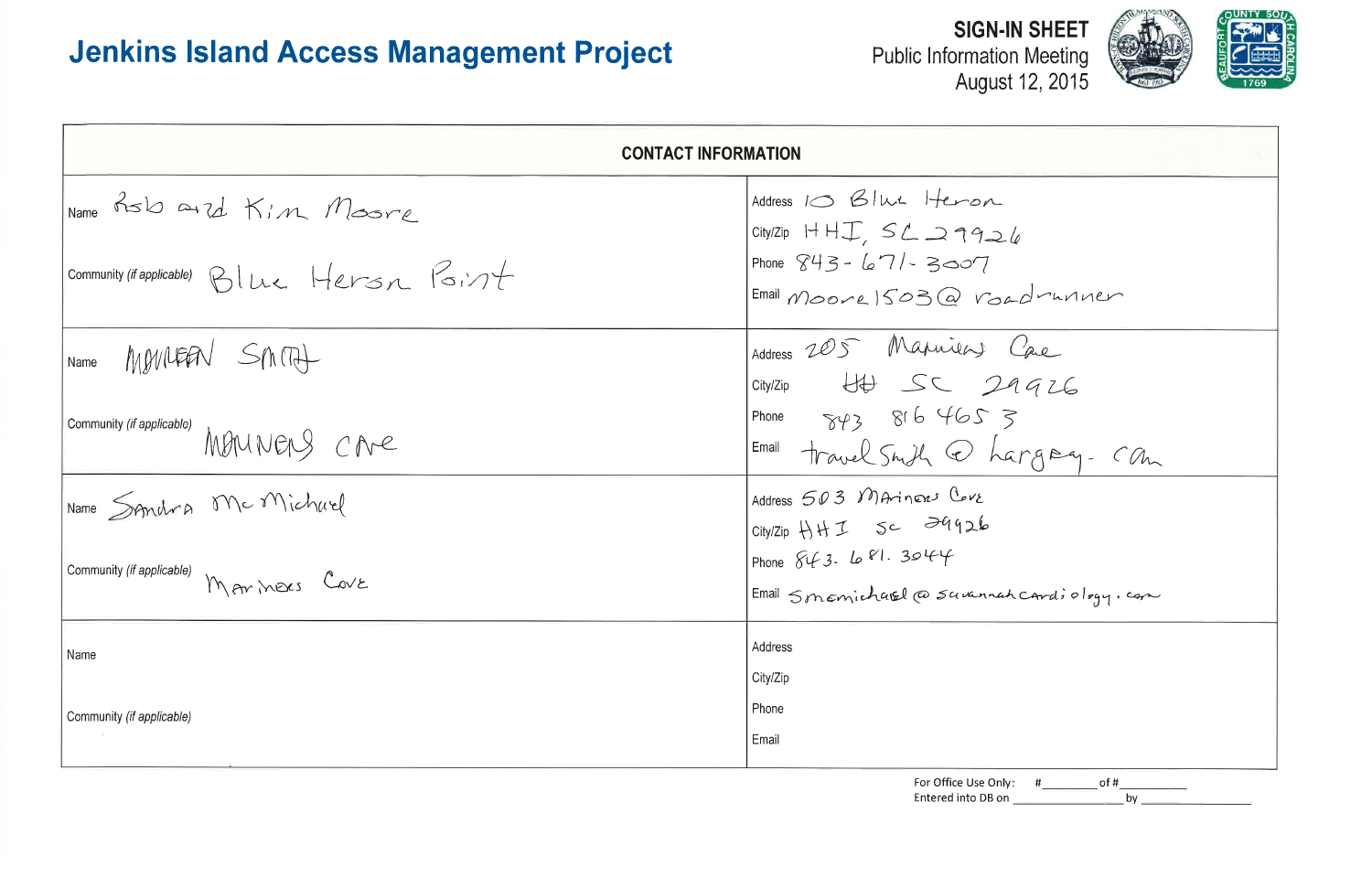# **Jenkins Island Access Management Project**

| <b>CONTACT INFORMATION</b>                                               |                                                                                            |  |  |  |
|--------------------------------------------------------------------------|--------------------------------------------------------------------------------------------|--|--|--|
| Name PICK Caporale<br>Community (if applicable) Bft. County Cancil       | Address<br>City/Zip<br>Phone<br>Email                                                      |  |  |  |
| Name Judith 70m Huitis<br>Community <i>(if applicable)</i> mariners Cove | Address 2 William Xleefon (BWY) apt 104<br>Phone 681-5483<br>Email insitatives HARBRAY.com |  |  |  |
| Name<br>Community (if applicable)                                        | Address<br>City/Zip<br>Phone                                                               |  |  |  |
| Name<br>Community (if applicable)                                        | Email<br>Address<br>City/Zip<br>Phone                                                      |  |  |  |
|                                                                          | Email<br>For Office Use Only:<br>of #<br>Entered into DB on<br>by                          |  |  |  |





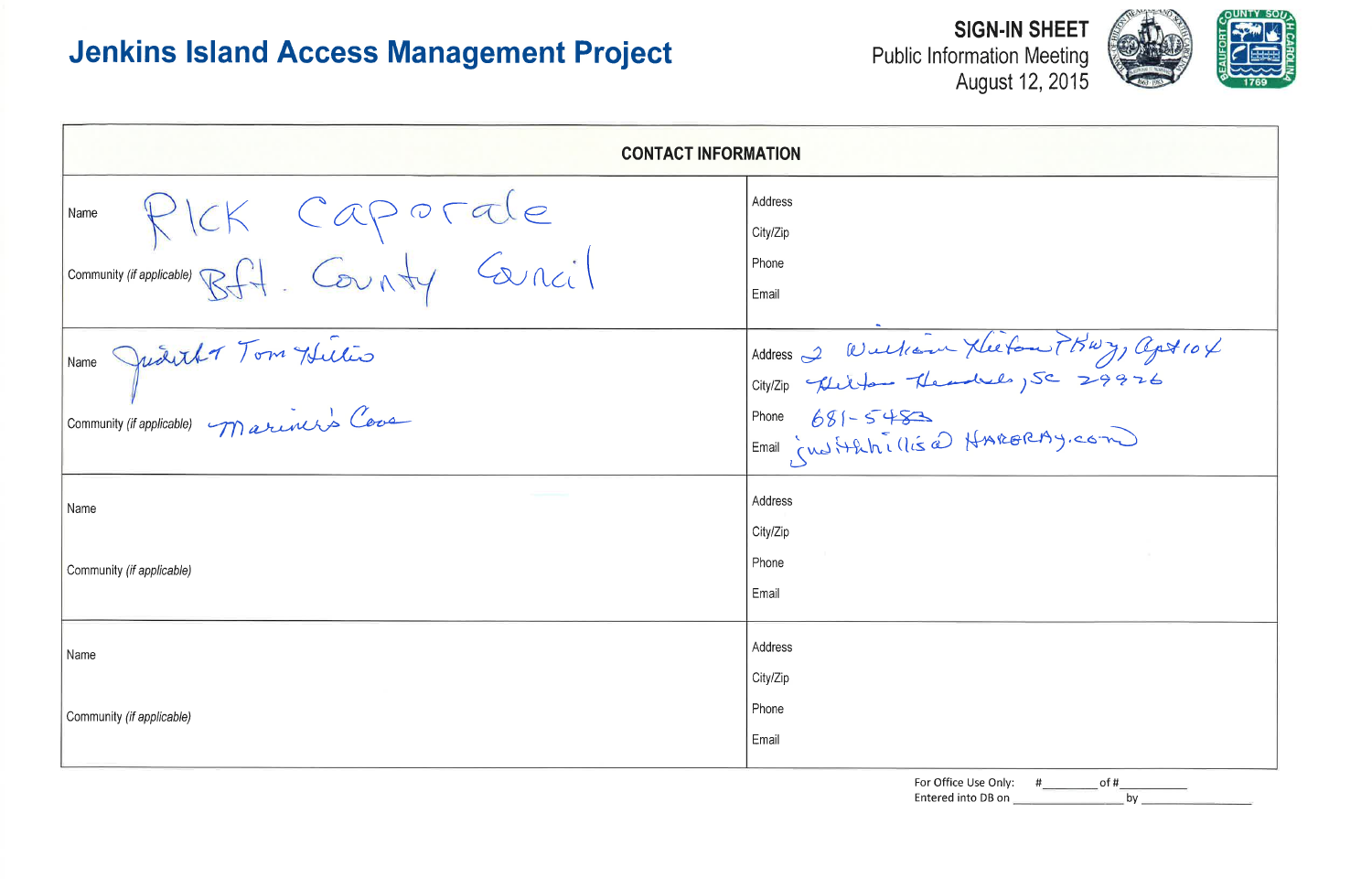

# **Q1 Please select the community where you**

| <b>Answer Choices</b>          | <b>Responses</b>         |
|--------------------------------|--------------------------|
| <b>Blue Heron Point</b>        | $0.00\%$<br>$\mathbf 0$  |
| Hilton Head Harbor R.V. Resort | $0.00\%$<br>$\mathbf 0$  |
| Mariner's Cove                 | 100.00%<br>14            |
| Windmill Harbour               | $0.00\%$<br>$\mathbf{0}$ |
| Other                          | $0.00\%$<br>$\mathbf{0}$ |
| Total                          | 14                       |
|                                |                          |

| Other                        | Date |
|------------------------------|------|
| -<br>There are no responses. |      |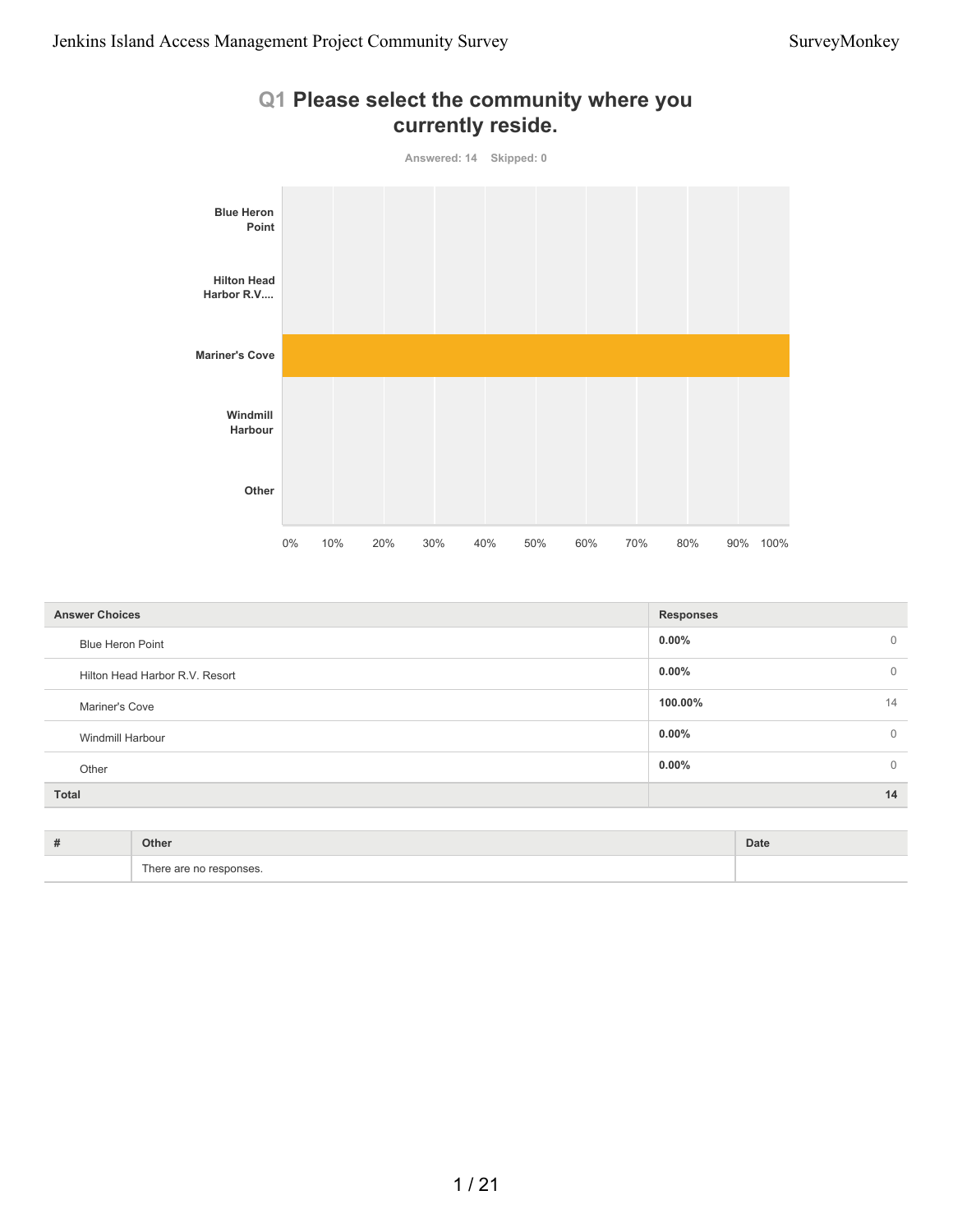

#### **Q2 How satisfied are you with the following conditions:**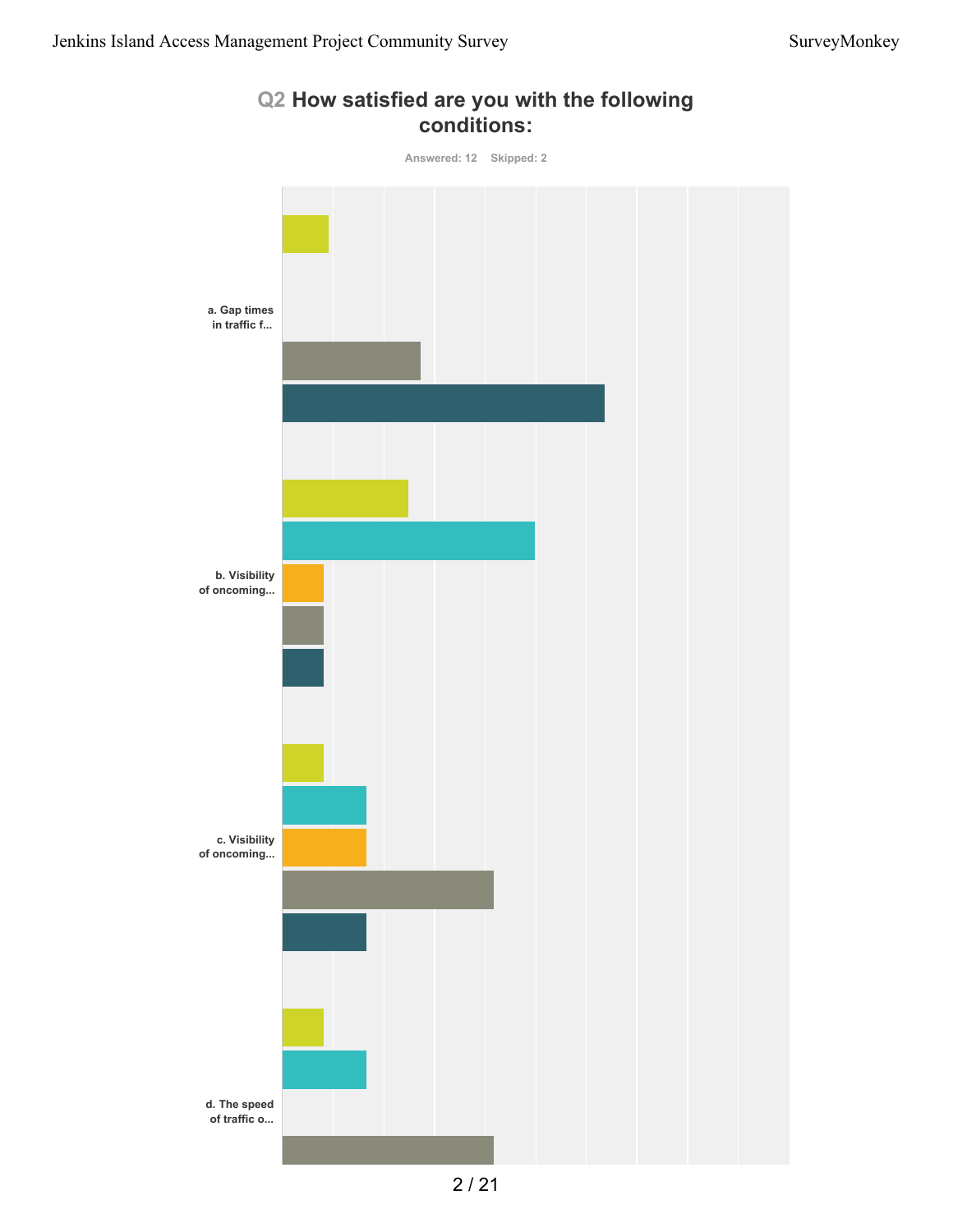### Jenkins Island Access Management Project Community Survey SurveyMonkey



|                                                                                                                                                                      | Very<br>acceptable | Acceptable               | <b>Neutral</b>           | Somewhat<br>acceptable | <b>Not</b><br>acceptable | Total |
|----------------------------------------------------------------------------------------------------------------------------------------------------------------------|--------------------|--------------------------|--------------------------|------------------------|--------------------------|-------|
| a. Gap times in traffic flow (Gap times refer to the amount of time between cars<br>traveling on US 278 for a vehicle to cross/turn into the flow of traffic safely) | $9.09\%$           | $0.00\%$                 | $0.00\%$<br>0            | 27.27%                 | 63.64%                   | 11    |
| b. Visibility of oncoming traffic from left                                                                                                                          | 25.00%<br>3        | 50.00%<br>6              | 8.33%                    | 8.33%                  | 8.33%                    | 12    |
| c. Visibility of oncoming traffic from right                                                                                                                         | 8.33%              | 16.67%<br>2              | 16.67%<br>$\overline{2}$ | 41.67%<br>5            | 16.67%<br>$\overline{2}$ | 12    |
| d. The speed of traffic on US 278                                                                                                                                    | 8.33%              | 16.67%<br>$\mathcal{P}$  | $0.00\%$<br>$\Omega$     | 41.67%<br>5            | 33.33%<br>4              | 12    |
| e. The speed limit on the J. Wilton Graves Bridge over Mackay Creek                                                                                                  | 8.33%              | 16.67%<br>$\overline{2}$ | $0.00\%$<br>$\Omega$     | 33.33%<br>4            | 41.67%<br>5              | 12    |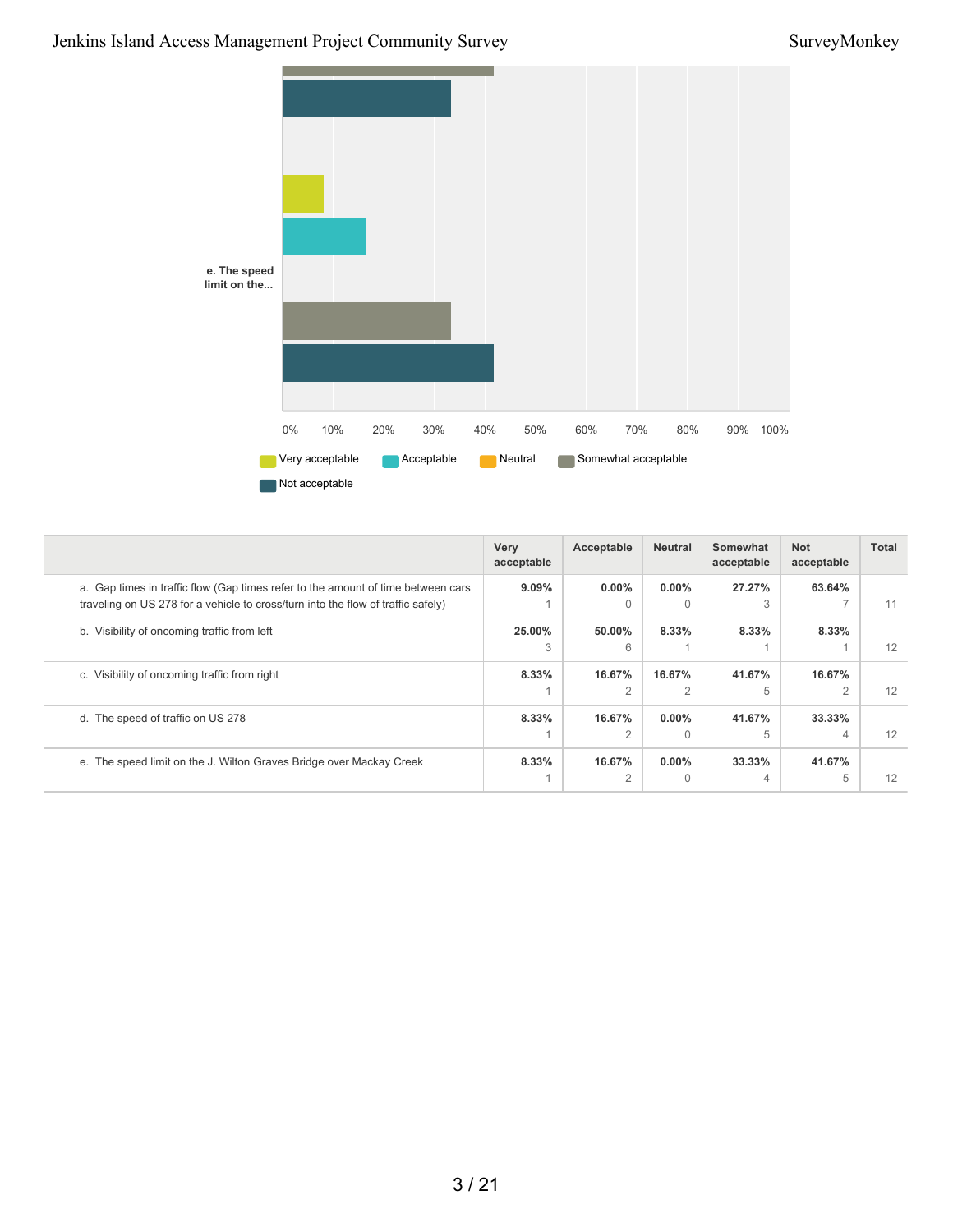#### **Q3 What time of day do you experience the most problems when turning in and out your community? (Please rank your top 3 – "1" being the time of day you have the most difficulty)**



|                                 | 1              | $\overline{2}$ | 3              | $\overline{4}$ | 5        | 6        | $\overline{7}$ | 8        | <b>Total</b>   | <b>Score</b> |
|---------------------------------|----------------|----------------|----------------|----------------|----------|----------|----------------|----------|----------------|--------------|
| Weekday, 7:00 a.m. - 9:00 a.m.  | 75.00%         | 12.50%         | 12.50%         | $0.00\%$       | $0.00\%$ | $0.00\%$ | $0.00\%$       | $0.00\%$ |                |              |
|                                 | 6              |                |                | $\Omega$       | $\Omega$ | $\Omega$ | $\Omega$       | $\Omega$ | 8              | 7.63         |
| Weekday, 11:00 a.m. - 2:00 p.m. | $0.00\%$       | $0.00\%$       | $0.00\%$       | 100.00%        | 0.00%    | $0.00\%$ | $0.00\%$       | $0.00\%$ |                |              |
|                                 | $\Omega$       | $\Omega$       | $\Omega$       |                | $\Omega$ | $\Omega$ | $\Omega$       | $\Omega$ | $\mathbf{1}$   | 5.00         |
| Weekday, 3:00 p.m. - 6:00 p.m.  | 22.22%         | 44.44%         | 22.22%         | $0.00\%$       | 11.11%   | $0.00\%$ | $0.00\%$       | $0.00\%$ |                |              |
|                                 | 2              | 4              | $\overline{2}$ | $\Omega$       |          | $\Omega$ | $\Omega$       | 0        | 9              | 6.67         |
| Weekday, 7:00 p.m. - 9:00 p.m.  | $0.00\%$       | $0.00\%$       | 50.00%         | $0.00\%$       | $0.00\%$ | 50.00%   | $0.00\%$       | $0.00\%$ |                |              |
|                                 | $\Omega$       | $\Omega$       |                | $\Omega$       | $\Omega$ |          | $\Omega$       | $\Omega$ | 2              | 4.50         |
| Weekend, 7:00 a.m. - 9:00 a.m.  | $0.00\%$       | $0.00\%$       | $0.00\%$       | $0.00\%$       | 0.00%    | $0.00\%$ | 100.00%        | $0.00\%$ |                |              |
|                                 | $\Omega$       | $\Omega$       | $\Omega$       | $\Omega$       | $\Omega$ | $\Omega$ |                | $\Omega$ | 1              | 2.00         |
| Weekend, 11:00 a.m. - 2:00 p.m. | 20.00%         | 40.00%         | 20.00%         | 20.00%         | $0.00\%$ | $0.00\%$ | $0.00\%$       | $0.00\%$ |                |              |
|                                 |                | $\overline{2}$ |                |                | $\Omega$ | $\Omega$ | $\Omega$       | 0        | 5              | 6.60         |
| Weekend, 3:00 p.m. - 6:00 p.m.  | 20.00%         | 40.00%         | 40.00%         | $0.00\%$       | 0.00%    | $0.00\%$ | $0.00\%$       | $0.00\%$ |                |              |
|                                 | $\overline{2}$ | 4              | 4              | $\Omega$       | $\Omega$ | $\Omega$ | $\Omega$       | $\Omega$ | 10             | 6.80         |
| Weekend, 7:00 p.m. - 9:00 p.m.  | $0.00\%$       | $0.00\%$       | 100.00%        | $0.00\%$       | 0.00%    | $0.00\%$ | $0.00\%$       | $0.00\%$ |                |              |
|                                 | $\Omega$       | $\Omega$       | $\overline{2}$ | $\Omega$       | $\Omega$ | $\Omega$ | $\Omega$       | $\Omega$ | $\overline{2}$ | 6.00         |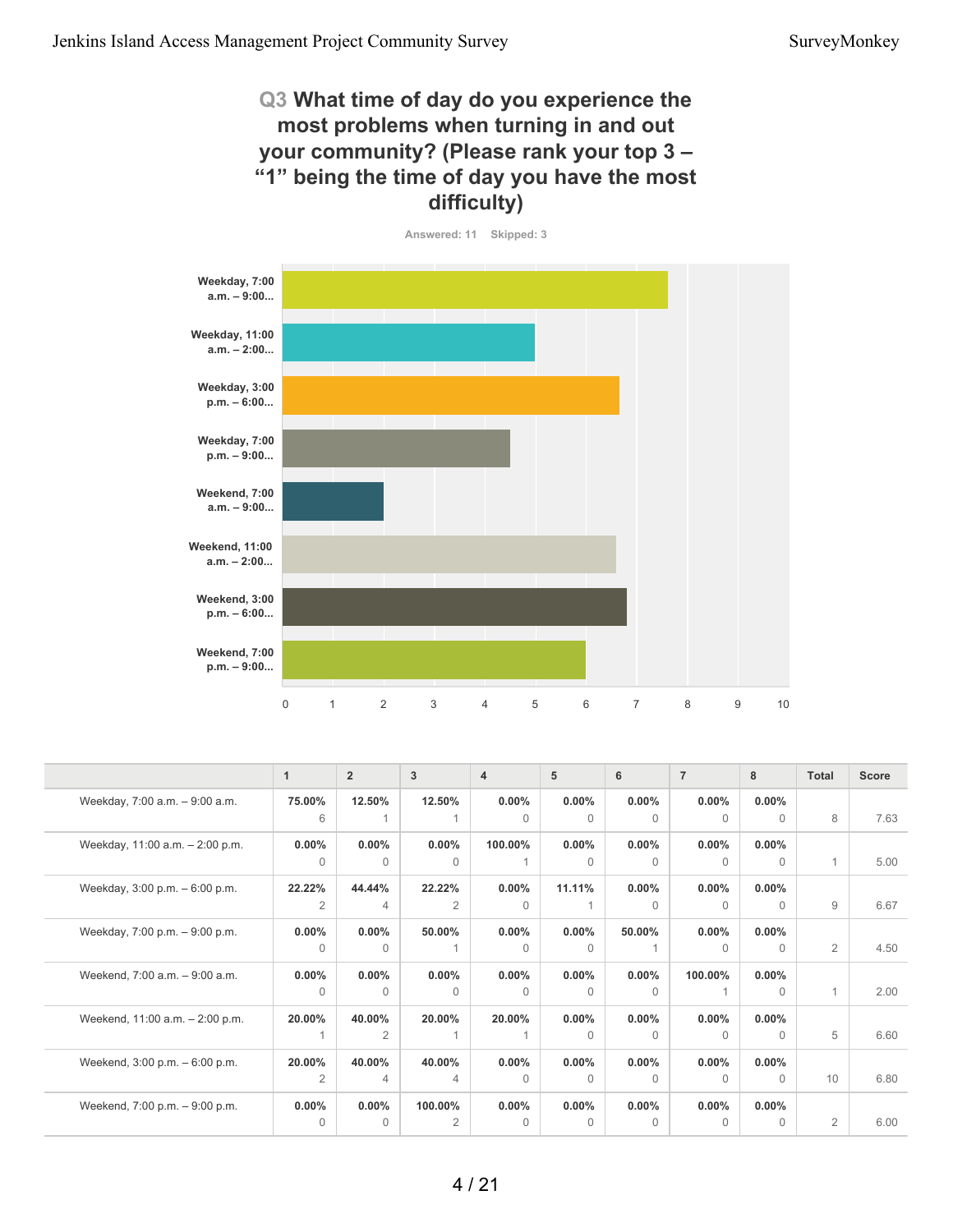#### **Q4 Which of the following movements on US 278 do you encounter the most difficulty? (Please rank your top 3 – "1" being the movement you have the most difficulty)**





|                                     |          | $\overline{2}$ | 3        | 4        | <b>Total</b> | <b>Score</b> |
|-------------------------------------|----------|----------------|----------|----------|--------------|--------------|
| Turning left from the neighborhood  | 66.67%   | 33.33%         | $0.00\%$ | $0.00\%$ |              |              |
|                                     | 8        | 4              | 0        | 0        | 12           | 3.67         |
| Turning right from the neighborhood | $9.09\%$ | 18.18%         | 72.73%   | $0.00\%$ |              |              |
|                                     |          | $\Omega$       | 8        | 0        | 11           | 2.36         |
| Turning left into the neighborhood  | 25.00%   | 50.00%         | 25.00%   | $0.00\%$ |              |              |
|                                     | 3        | 6              | 3        | 0        | 12           | 3.00         |
| Turning right into the neighborhood | $0.00\%$ | $0.00\%$       | $0.00\%$ | $0.00\%$ |              |              |
|                                     | $\Omega$ | $\Omega$       | $\Omega$ | 0        | $\Omega$     | 0.00         |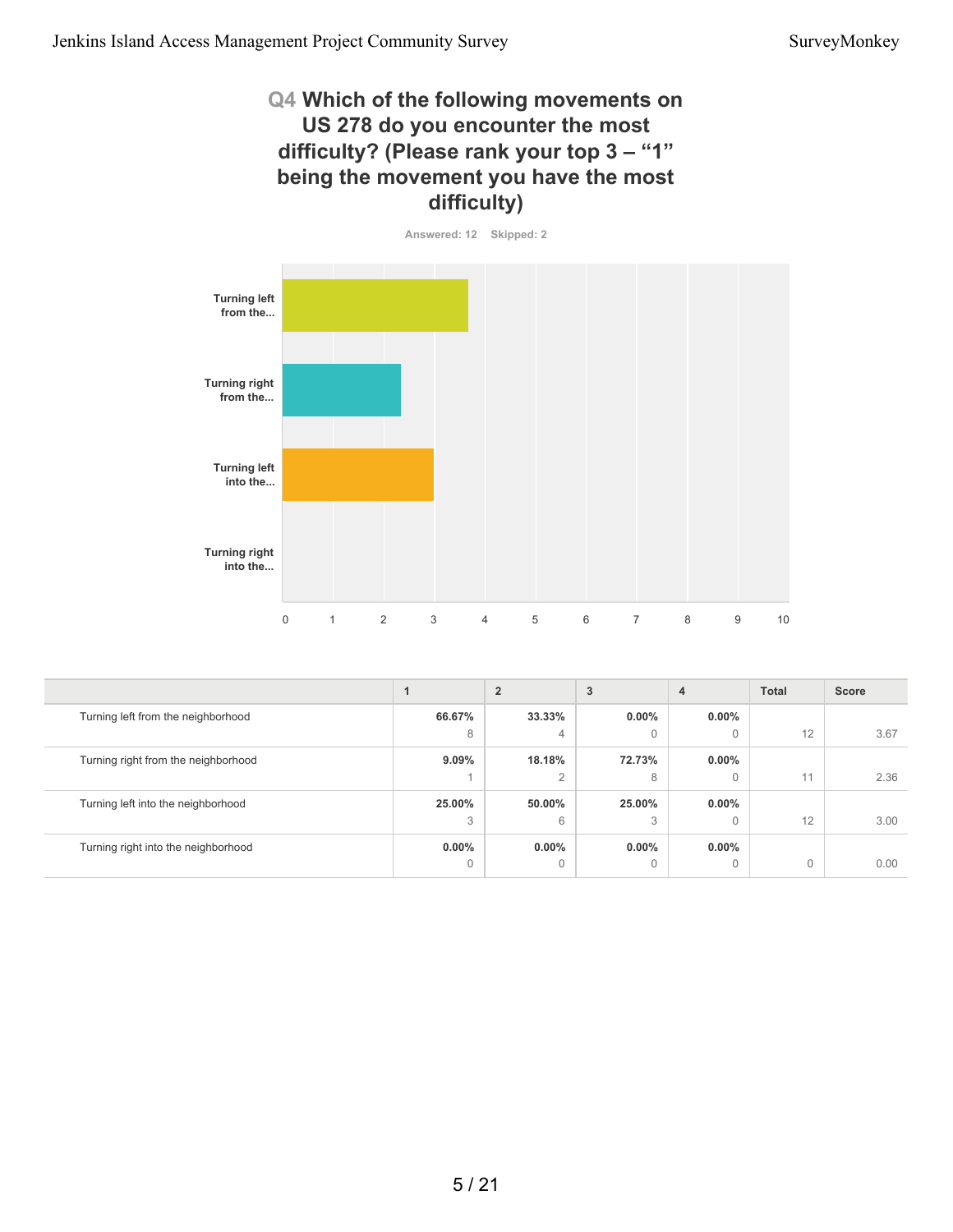## **Q5 Are you in favor of closing median crossovers?**



| <b>Answer Choices</b> | <b>Responses</b> |
|-----------------------|------------------|
| Yes                   | 10.00%           |
| <b>No</b>             | 90.00%<br>9      |
| Total                 | 10               |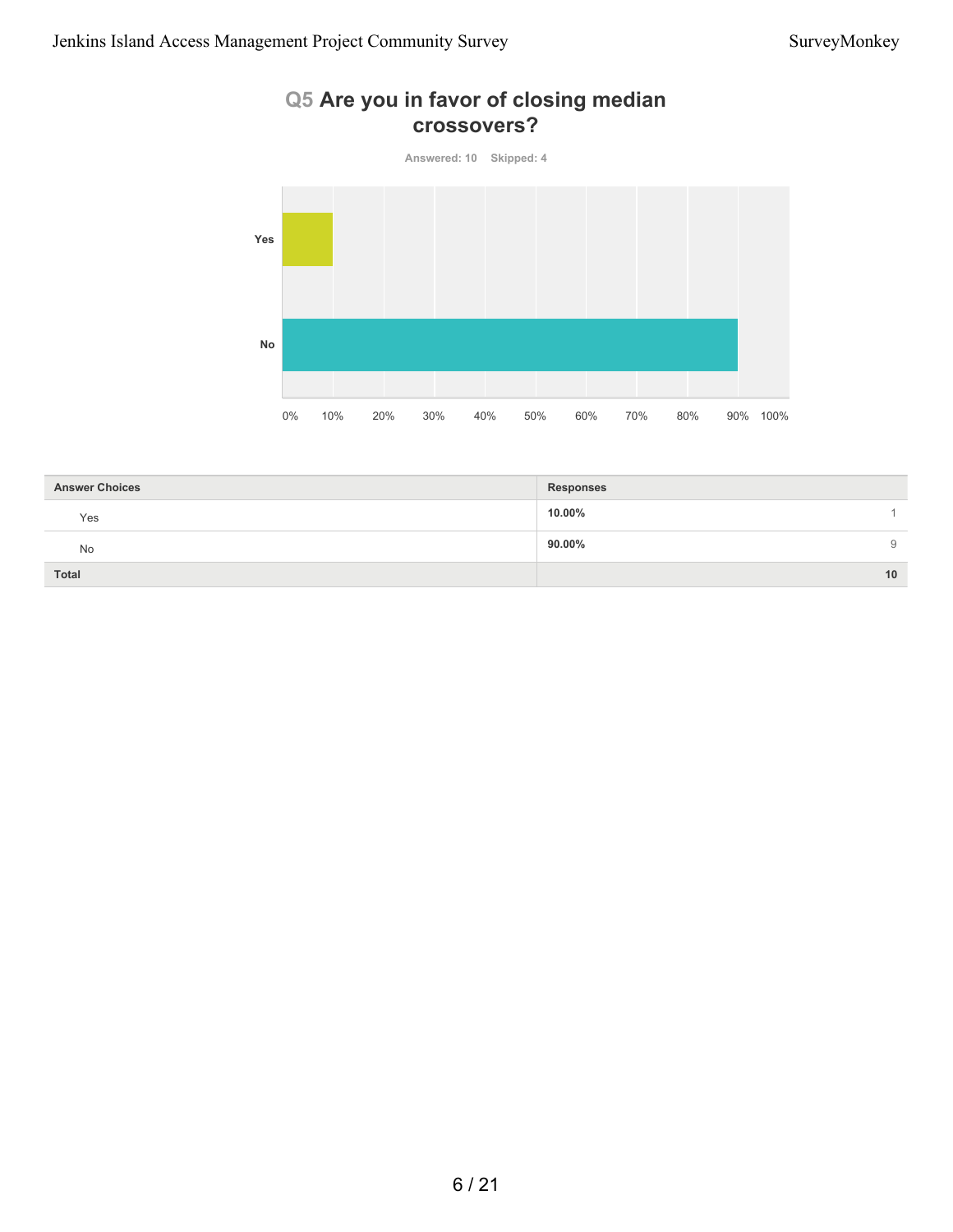# **Q6 Would you like to have a dedicated pedestrian and bike pathway along US 278?**



| <b>Answer Choices</b> | <b>Responses</b>   |
|-----------------------|--------------------|
| Yes                   | 80.00%<br>8        |
| No                    | 20.00%<br>$\Omega$ |
| <b>Total</b>          | 10                 |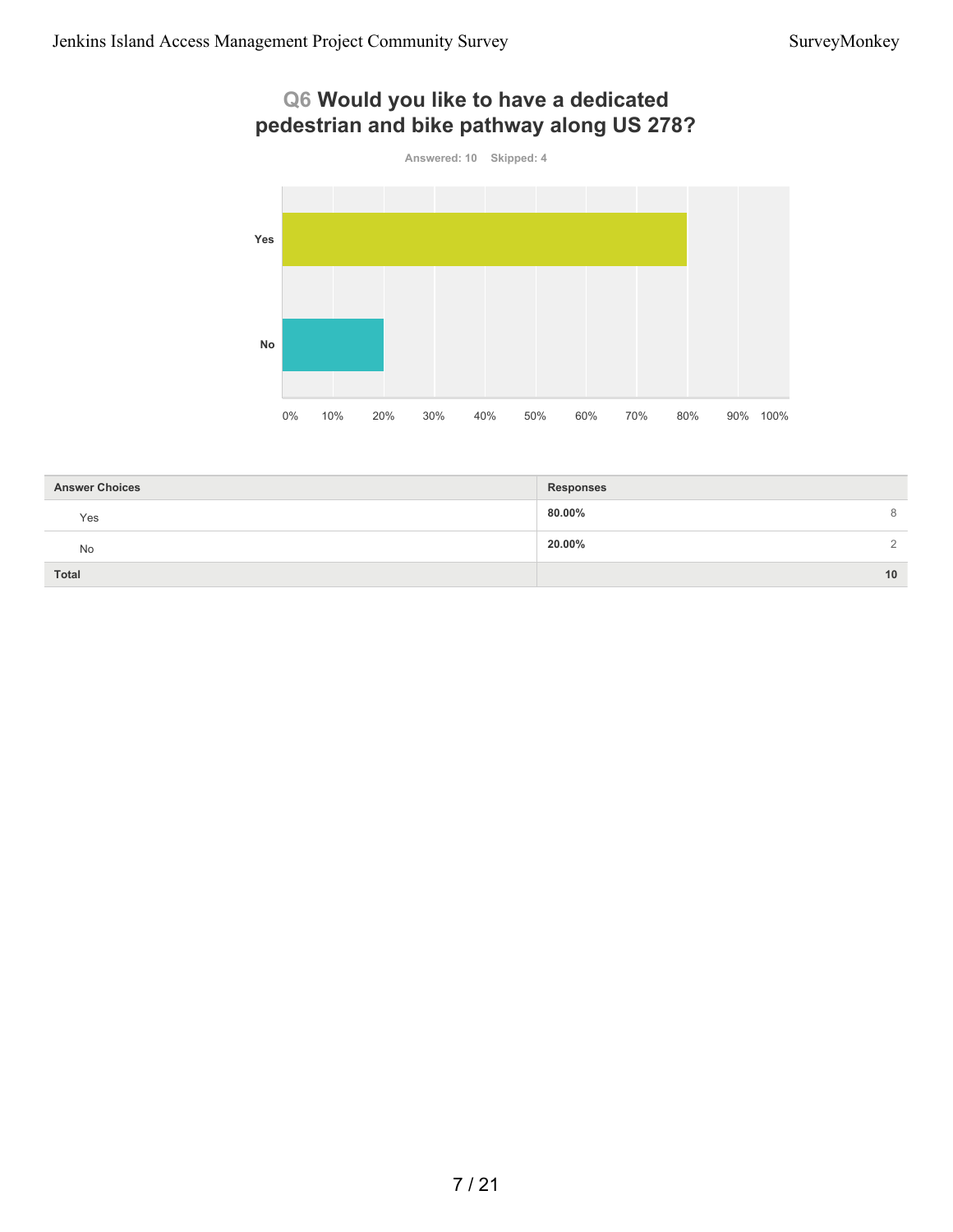### **Q7 If you are a resident of Windmill Harbour – Do you support the Windmill Harbour Neighborhood Association providing property for use as an access easement?**

**Answered: 0 Skipped: 14**

! No matching responses.

| <b>Answer Choices</b>         | <b>Responses</b>     |
|-------------------------------|----------------------|
| Yes                           | $0.00\%$<br>$\Omega$ |
| <b>No</b>                     | $0.00\%$<br>$\Omega$ |
| Not interested in this option | $0.00\%$             |
| <b>Total</b>                  | $\bf{0}$             |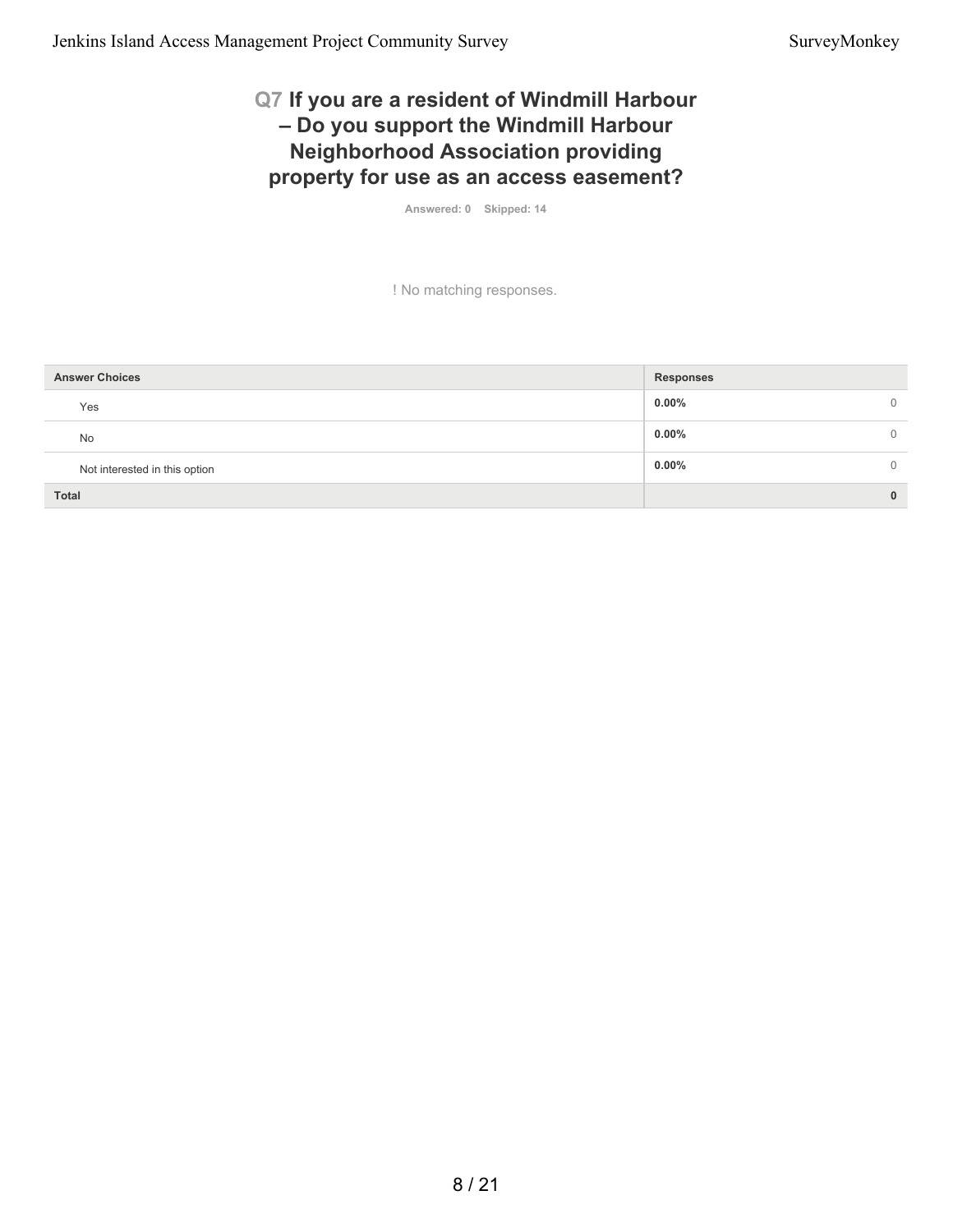#### **Q8 How far are you willing to travel to make only right hand turns into or out of your community?**



| <b>Answer Choices</b>         | <b>Responses</b> |    |
|-------------------------------|------------------|----|
| Half a mile                   | 27.27%           | 3  |
| 1 mile                        | 9.09%            |    |
| 1.5 miles or more             | $9.09\%$         |    |
| Not interested in this option | 54.55%           | 6  |
| Total                         |                  | 11 |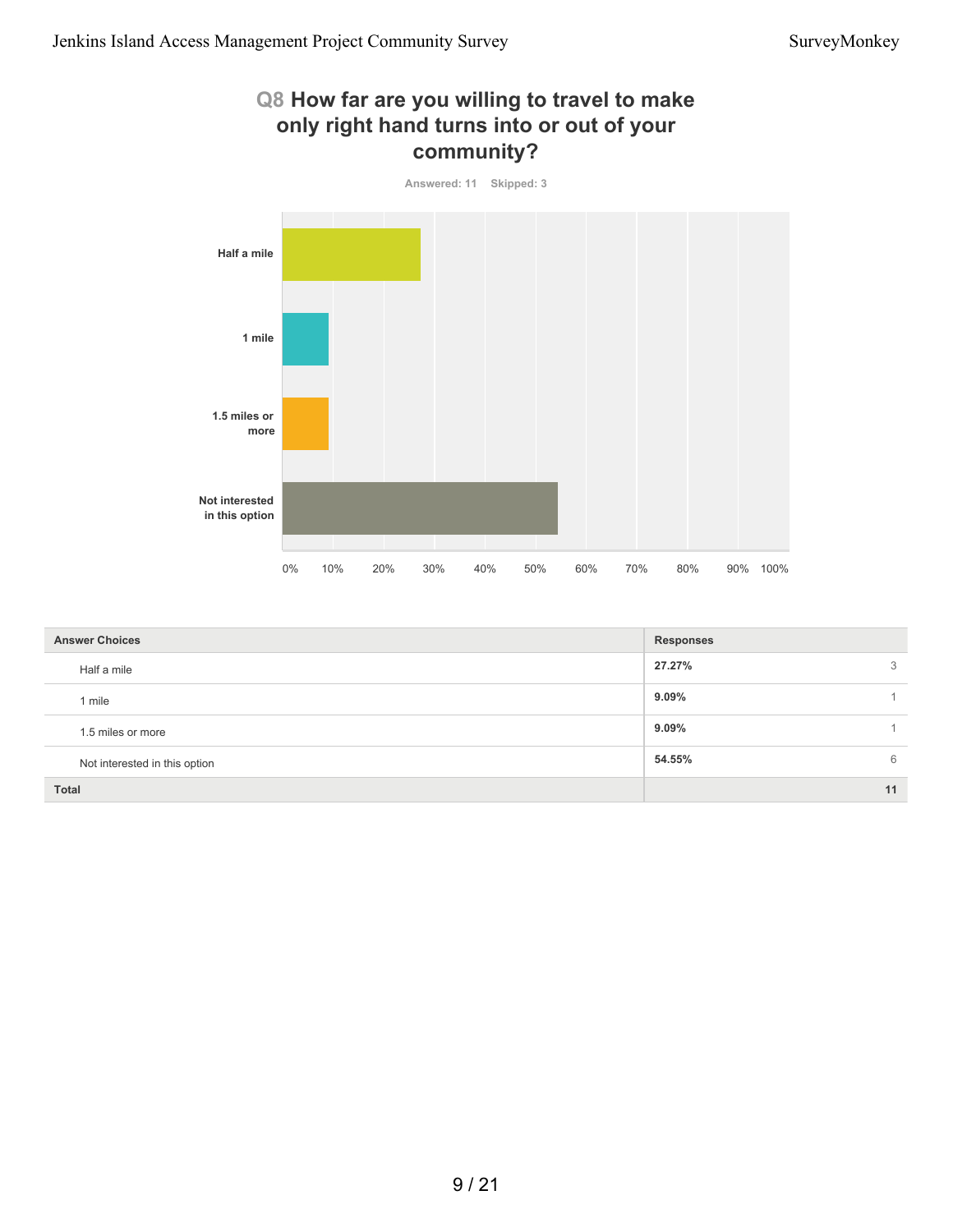#### **Q9 Which of the following traffic issues on Jenkins Island is most important to you? (Please rank your top 3 – "1" being the most important)**



|                                                                                       | 1             | $\overline{2}$ | 3        | $\overline{\mathbf{4}}$ | 5        | <b>Total</b> | <b>Score</b> |
|---------------------------------------------------------------------------------------|---------------|----------------|----------|-------------------------|----------|--------------|--------------|
| Increasing gap times in traffic on US 278 to accommodate turns through the crossovers | 70.00%        | 20.00%         | 10.00%   | $0.00\%$                | $0.00\%$ |              |              |
| and add provision for pedestrian and bike                                             | $\rightarrow$ | $\overline{2}$ |          | $\mathbf{0}$            | 0        | 10           | 4.60         |
| Motor vehicle and bike/pedestrian movement                                            | $0.00\%$      | 12.50%         | 87.50%   | $0.00\%$                | $0.00\%$ |              |              |
|                                                                                       | $\Omega$      |                | 7        | $\Omega$                | 0        | 8            | 3.13         |
| Safe access                                                                           | 33.33%        | 66.67%         | $0.00\%$ | $0.00\%$                | $0.00\%$ |              |              |
|                                                                                       | 3             | 6              | $\Omega$ | $\Omega$                |          | 9            | 4.33         |
| I do not experience problems with traffic on Jenkins Island.                          | $0.00\%$      | $0.00\%$       | $0.00\%$ | $0.00\%$                | $0.00\%$ |              |              |
|                                                                                       | $\Omega$      | $\Omega$       | $\Omega$ | $\Omega$                | 0        | $\Omega$     | 0.00         |
| Other                                                                                 | 100.00%       | $0.00\%$       | $0.00\%$ | $0.00\%$                | $0.00\%$ |              |              |
|                                                                                       |               | $\Omega$       | $\Omega$ | $\Omega$                | 0        |              | 5.00         |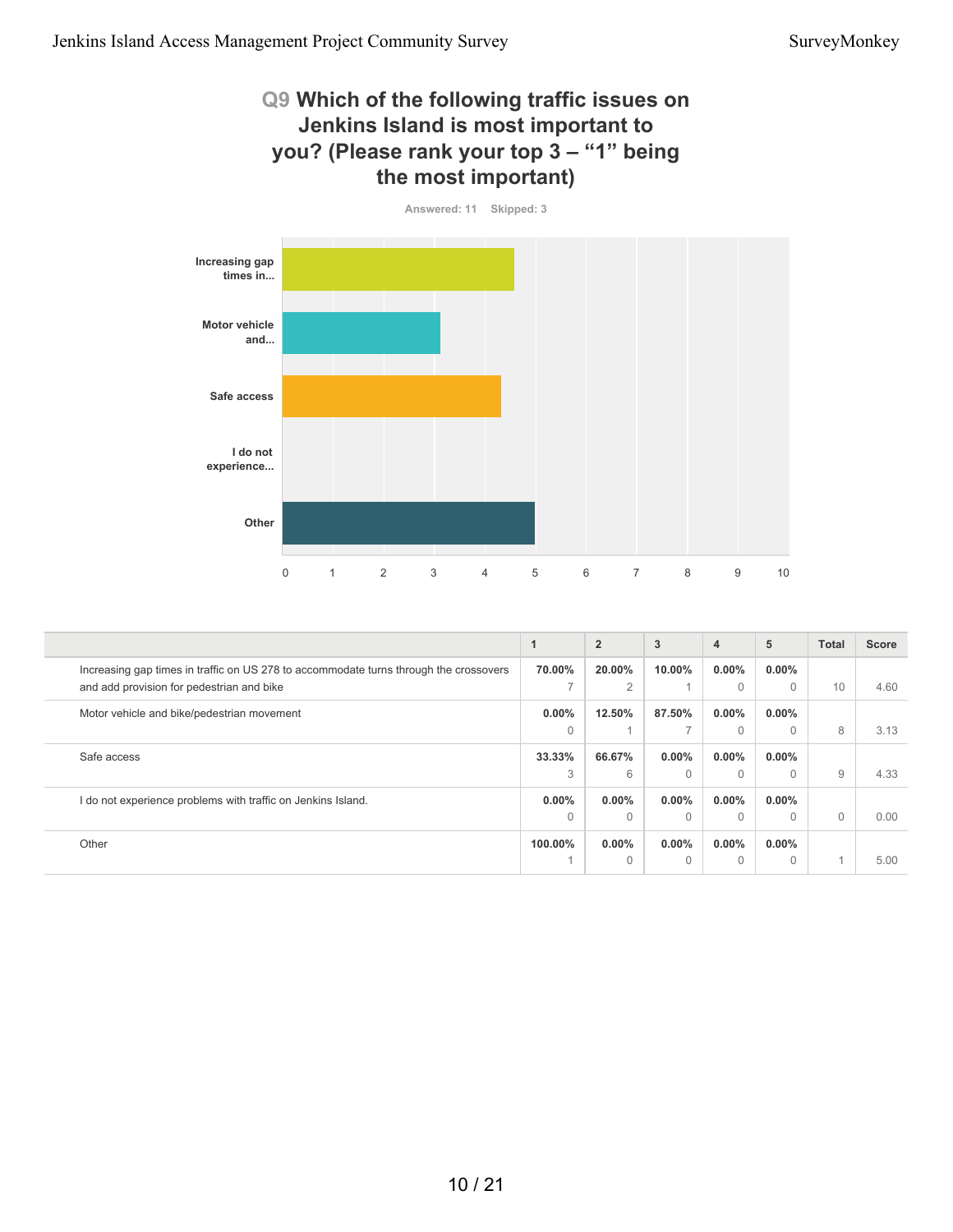# **Q10 If you chose "other" above, please provide a description of the traffic issue.**

**Answered: 2 Skipped: 12**

| Responses                                                                                  | Date               |
|--------------------------------------------------------------------------------------------|--------------------|
| Perhaps a flashing warning light about cars approaching the curve traveling off the island | 7/30/2015 12:16 PM |
| traffic is acceptable, no more money wasted.                                               | 7/28/2015 4:03 PM  |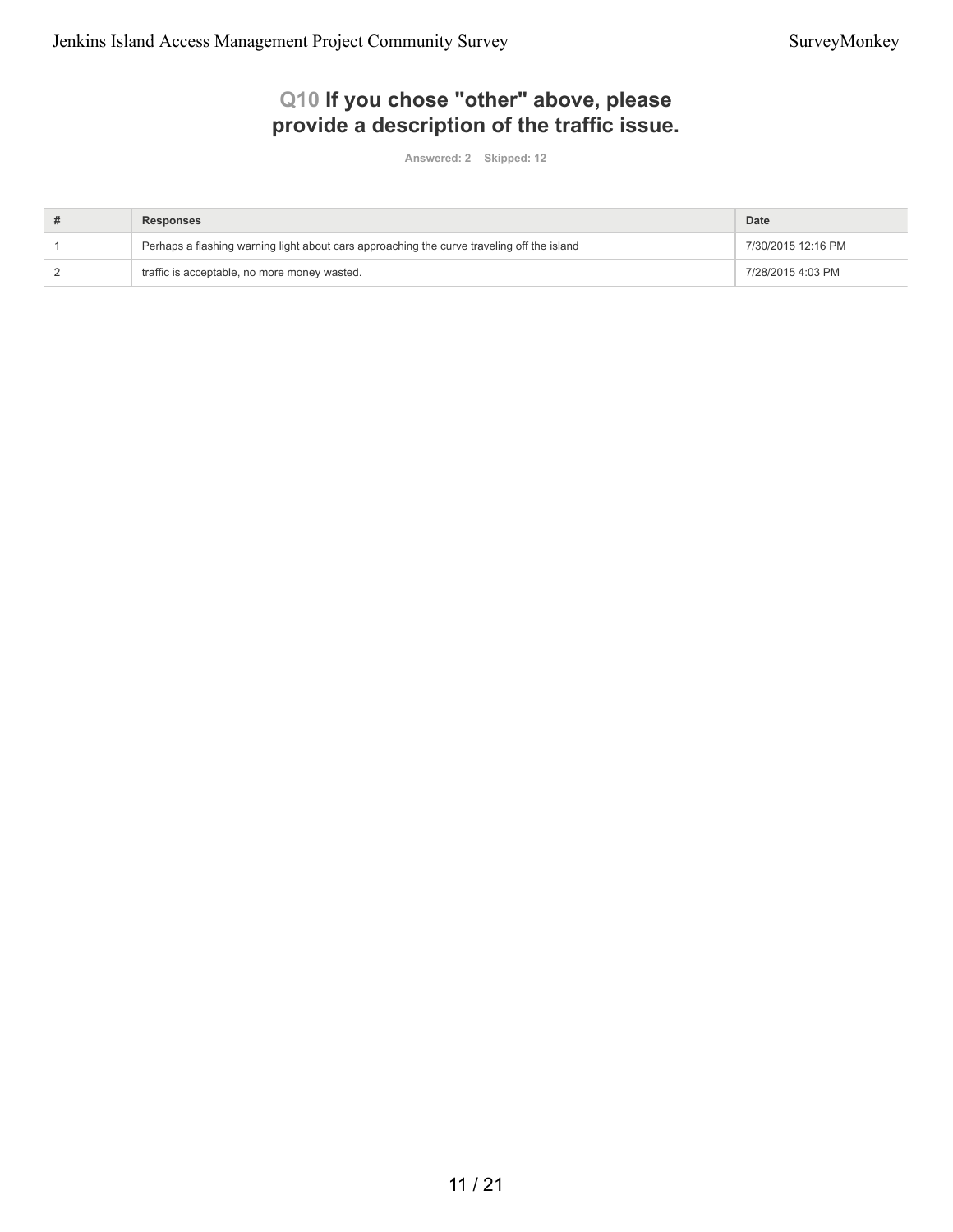#### **Q11 When evaluating a solution, which of the following issues are the most important to you? (Please rank your top 3 – "1" being the most important)**



|                                                       |                      | $\overline{2}$           | 3                        | $\overline{4}$       | 5                    | 6                    | $\overline{7}$       | 8                    | 9                    | 10                   | <b>Total</b> | <b>Score</b> |
|-------------------------------------------------------|----------------------|--------------------------|--------------------------|----------------------|----------------------|----------------------|----------------------|----------------------|----------------------|----------------------|--------------|--------------|
| Heavy vehicle turning movements<br>and accommodations | 33.33%               | 66.67%<br>2              | $0.00\%$<br>$\Omega$     | $0.00\%$<br>$\Omega$ | $0.00\%$<br>$\Omega$ | $0.00\%$<br>$\Omega$ | $0.00\%$<br>$\Omega$ | $0.00\%$<br>$\Omega$ | $0.00\%$<br>$\Omega$ | $0.00\%$<br>$\Omega$ | 3            | 9.33         |
| Motor vehicle and bike/pedestrian<br>movement         | 20.00%               | 40.00%<br>$\overline{2}$ | 40.00%<br>$\overline{2}$ | $0.00\%$<br>$\Omega$ | $0.00\%$<br>$\Omega$ | $0.00\%$<br>$\Omega$ | $0.00\%$<br>$\Omega$ | $0.00\%$<br>$\Omega$ | $0.00\%$<br>$\Omega$ | $0.00\%$<br>$\Omega$ | 5            | 8.80         |
| Safe access                                           | 62.50%<br>5          | 12.50%                   | 25.00%<br>$\overline{2}$ | $0.00\%$<br>$\Omega$ | $0.00\%$<br>$\Omega$ | $0.00\%$<br>$\cap$   | $0.00\%$<br>$\cap$   | $0.00\%$<br>$\Omega$ | $0.00\%$<br>$\Omega$ | $0.00\%$<br>$\Omega$ | 8            | 9.38         |
| Provision for pedestrian and bike                     | $0.00\%$<br>$\Omega$ | 50.00%                   | 50.00%                   | $0.00\%$<br>$\Omega$ | $0.00\%$<br>$\Omega$ | $0.00\%$<br>$\Omega$ | $0.00\%$<br>$\cap$   | $0.00\%$<br>$\Omega$ | $0.00\%$<br>$\Omega$ | $0.00\%$<br>$\Omega$ | 2            | 8.50         |
| Safety for residents within your<br>neighborhood      | 33.33%               | 33.33%                   | 33.33%                   | $0.00\%$<br>$\Omega$ | $0.00\%$<br>$\Omega$ | $0.00\%$<br>$\Omega$ | $0.00\%$<br>$\Omega$ | $0.00\%$<br>$\Omega$ | $0.00\%$<br>$\Omega$ | $0.00\%$<br>$\Omega$ | 3            | 9.00         |
| Intersection safety                                   | $0.00\%$<br>$\Omega$ | 80.00%<br>4              | 20.00%                   | $0.00\%$<br>$\Omega$ | $0.00\%$<br>$\Omega$ | $0.00\%$<br>$\Omega$ | $0.00\%$<br>$\Omega$ | $0.00\%$<br>$\Omega$ | $0.00\%$<br>$\Omega$ | $0.00\%$<br>$\Omega$ | 5            | 8.80         |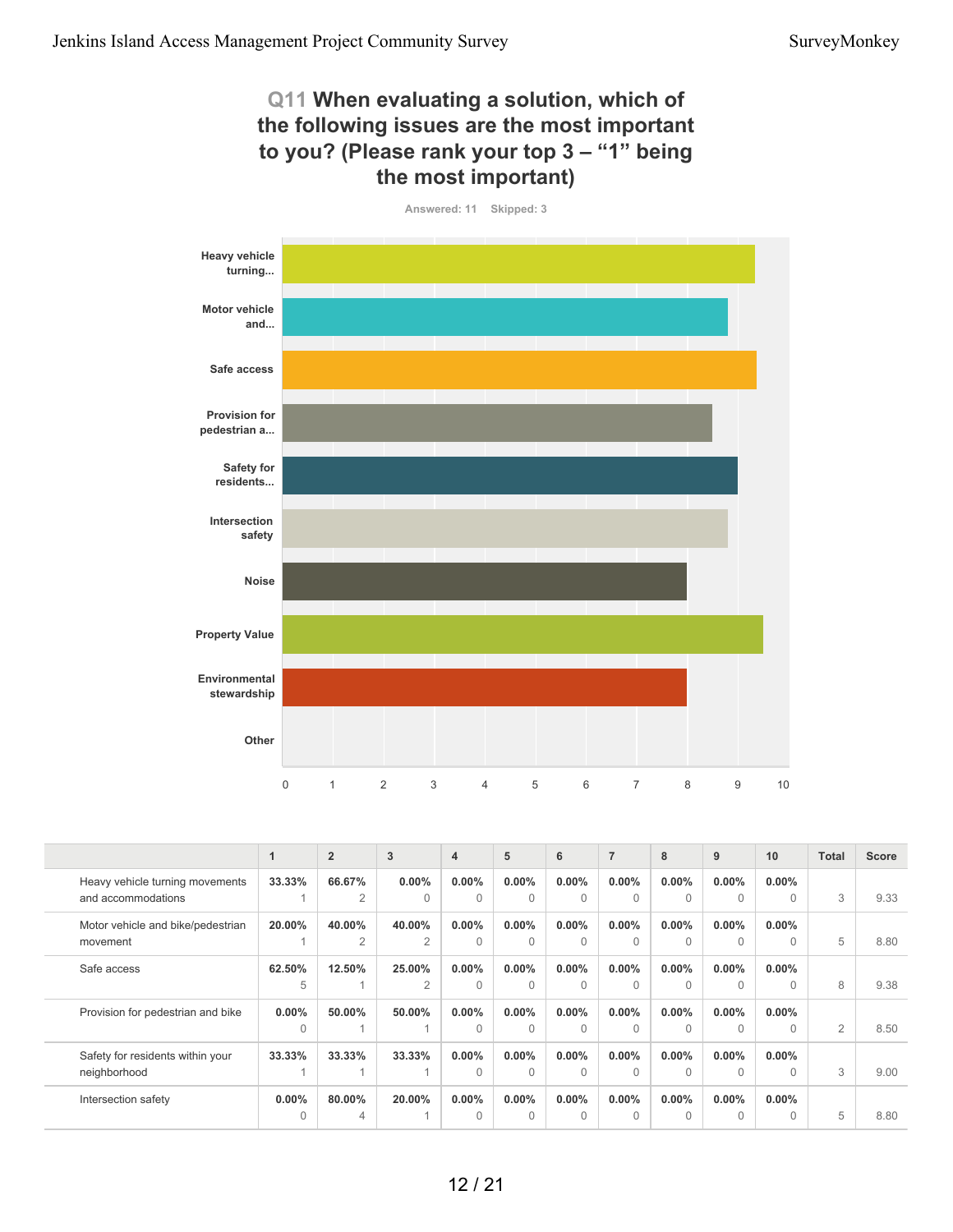# Jenkins Island Access Management Project Community Survey Survey Survey Survey Survey Survey Survey Survey Survey

| Noise                     | $0.00\%$ | $0.00\%$ | 100.00%  | 0.00%    | $0.00\%$    | $0.00\%$ | $0.00\%$ | 0.00% | $0.00\%$ | $0.00\%$ |                |      |
|---------------------------|----------|----------|----------|----------|-------------|----------|----------|-------|----------|----------|----------------|------|
|                           | 0        | 0        | $\Omega$ | 0        | $\mathbf 0$ | 0        | 0        |       | 0        | 0        | $\overline{2}$ | 8.00 |
| <b>Property Value</b>     | 75.00%   | $0.00\%$ | 25.00%   | $0.00\%$ | $0.00\%$    | $0.00\%$ | $0.00\%$ | 0.00% | $0.00\%$ | $0.00\%$ |                |      |
|                           | 3        | 0        |          |          | $\Omega$    | $\Omega$ | $\Omega$ |       | $\Omega$ |          | 4              | 9.50 |
| Environmental stewardship | $0.00\%$ | $0.00\%$ | 100.00%  | $0.00\%$ | $0.00\%$    | $0.00\%$ | $0.00\%$ | 0.00% | $0.00\%$ | $0.00\%$ |                |      |
|                           | 0        | $\Omega$ |          |          | $\Omega$    | $\Omega$ |          |       | $\Omega$ | $\Omega$ |                | 8.00 |
| Other                     | $0.00\%$ | 0.00%    | $0.00\%$ | 0.00%    | $0.00\%$    | $0.00\%$ | $0.00\%$ | 0.00% | $0.00\%$ | $0.00\%$ |                |      |
|                           | 0        | 0        | $\Omega$ |          | $\Omega$    | 0        | 0        |       | $\Omega$ | 0        | $\Omega$       | 0.00 |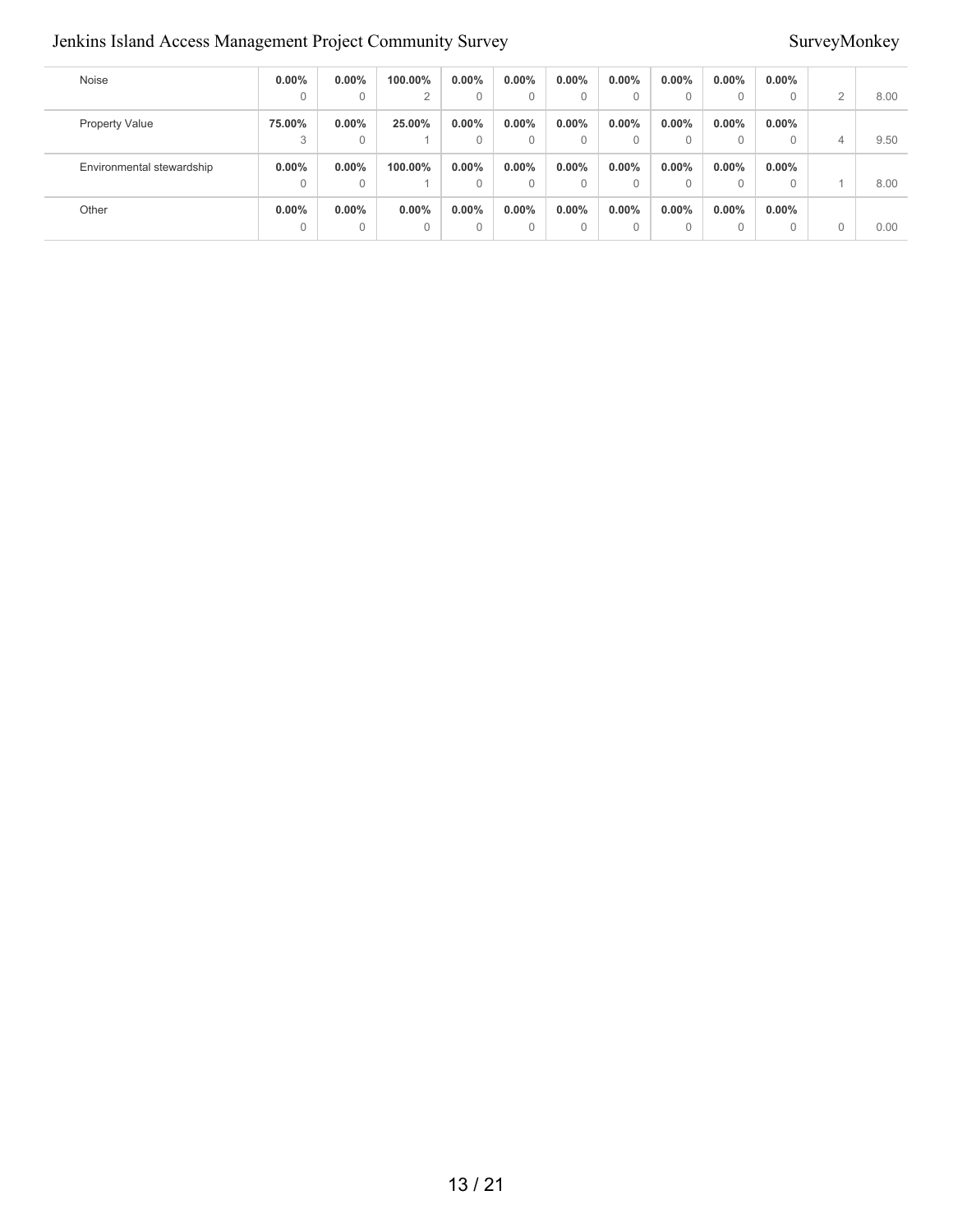## **Q12 If you chose "other" above, please provide a description of the issue as it relates to the solution.**

**Answered: 1 Skipped: 13**

| # |                                             | <b>Date</b>        |
|---|---------------------------------------------|--------------------|
|   | does "heavy vehicle" mean trucks? not clear | 7/30/2015 12:18 PM |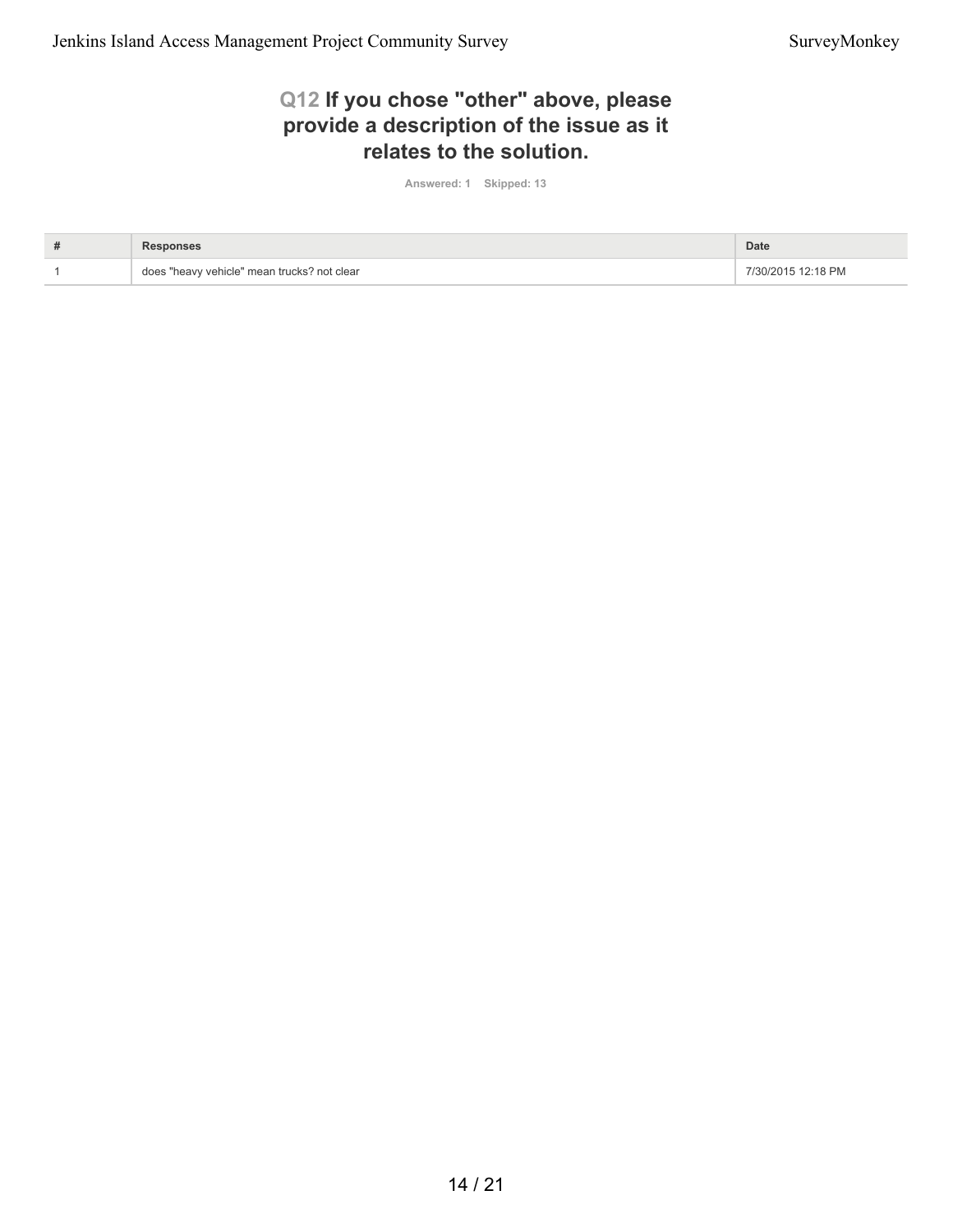#### **Q13 Of the following solutions, which addresses your traffic concerns?(Please rank your top 3 – "1" being the solution that best addresses your traffic concerns)**



|                                              | 1              | $\overline{2}$ | 3              | $\overline{4}$ | 5        | 6        | $\overline{7}$ | 8        | 9        | <b>Total</b>   | Score |
|----------------------------------------------|----------------|----------------|----------------|----------------|----------|----------|----------------|----------|----------|----------------|-------|
| Providing right hand turns for entrance and  | 50.00%         | $0.00\%$       | 50.00%         | $0.00\%$       | $0.00\%$ | $0.00\%$ | $0.00\%$       | $0.00\%$ | $0.00\%$ |                |       |
| exit to/from communities                     | $\overline{2}$ | $\Omega$       | $\overline{2}$ | $\theta$       | $\Omega$ | $\Omega$ | $\Omega$       | $\Omega$ | $\Omega$ | $\overline{4}$ | 8.00  |
| Constructing a frontage road                 | $0.00\%$       | 100.00%        | $0.00\%$       | $0.00\%$       | $0.00\%$ | $0.00\%$ | $0.00\%$       | $0.00\%$ | $0.00\%$ |                |       |
|                                              | $\Omega$       | $\overline{2}$ | $\Omega$       | $\Omega$       | $\Omega$ | $\Omega$ | $\Omega$       | $\Omega$ | $\Omega$ | $\overline{2}$ | 8.00  |
| Constructing acceleration/deceleration lanes | 33.33%         | 33.33%         | 33.33%         | $0.00\%$       | $0.00\%$ | $0.00\%$ | $0.00\%$       | $0.00\%$ | $0.00\%$ |                |       |
|                                              |                |                | 1              | $\Omega$       | $\Omega$ | $\Omega$ | $\Omega$       | $\Omega$ | $\Omega$ | 3              | 8.00  |
| Closing median crossovers                    | $0.00\%$       | 100.00%        | $0.00\%$       | $0.00\%$       | $0.00\%$ | $0.00\%$ | $0.00\%$       | $0.00\%$ | $0.00\%$ |                |       |
|                                              | $\Omega$       |                | $\Omega$       | $\Omega$       | $\Omega$ | $\Omega$ | $\Omega$       | $\Omega$ | $\Omega$ |                | 8.00  |
| Grade separate                               | $0.00\%$       | $0.00\%$       | $0.00\%$       | $0.00\%$       | $0.00\%$ | $0.00\%$ | $0.00\%$       | $0.00\%$ | $0.00\%$ |                |       |
|                                              | 0              | 0              | $\Omega$       | $\Omega$       | $\Omega$ | $\Omega$ | $\Omega$       | $\Omega$ | $\Omega$ | $\Omega$       | 0.00  |
| Traffic signal installation                  | 57.14%         | 14.29%         | 28.57%         | $0.00\%$       | $0.00\%$ | $0.00\%$ | $0.00\%$       | $0.00\%$ | $0.00\%$ |                |       |
|                                              | 4              |                | $\overline{2}$ | $\Omega$       | $\Omega$ | $\cap$   | $\Omega$       | $\Omega$ | $\Omega$ | $\overline{7}$ | 8.29  |
| Only left-turn in and no left-turn out from  | $0.00\%$       | 100.00%        | $0.00\%$       | $0.00\%$       | $0.00\%$ | $0.00\%$ | $0.00\%$       | $0.00\%$ | $0.00\%$ |                |       |
| communities                                  | $\Omega$       |                | $\Omega$       | $\Omega$       | $\Omega$ | $\cap$   | $\Omega$       | $\Omega$ | $\Omega$ |                | 8.00  |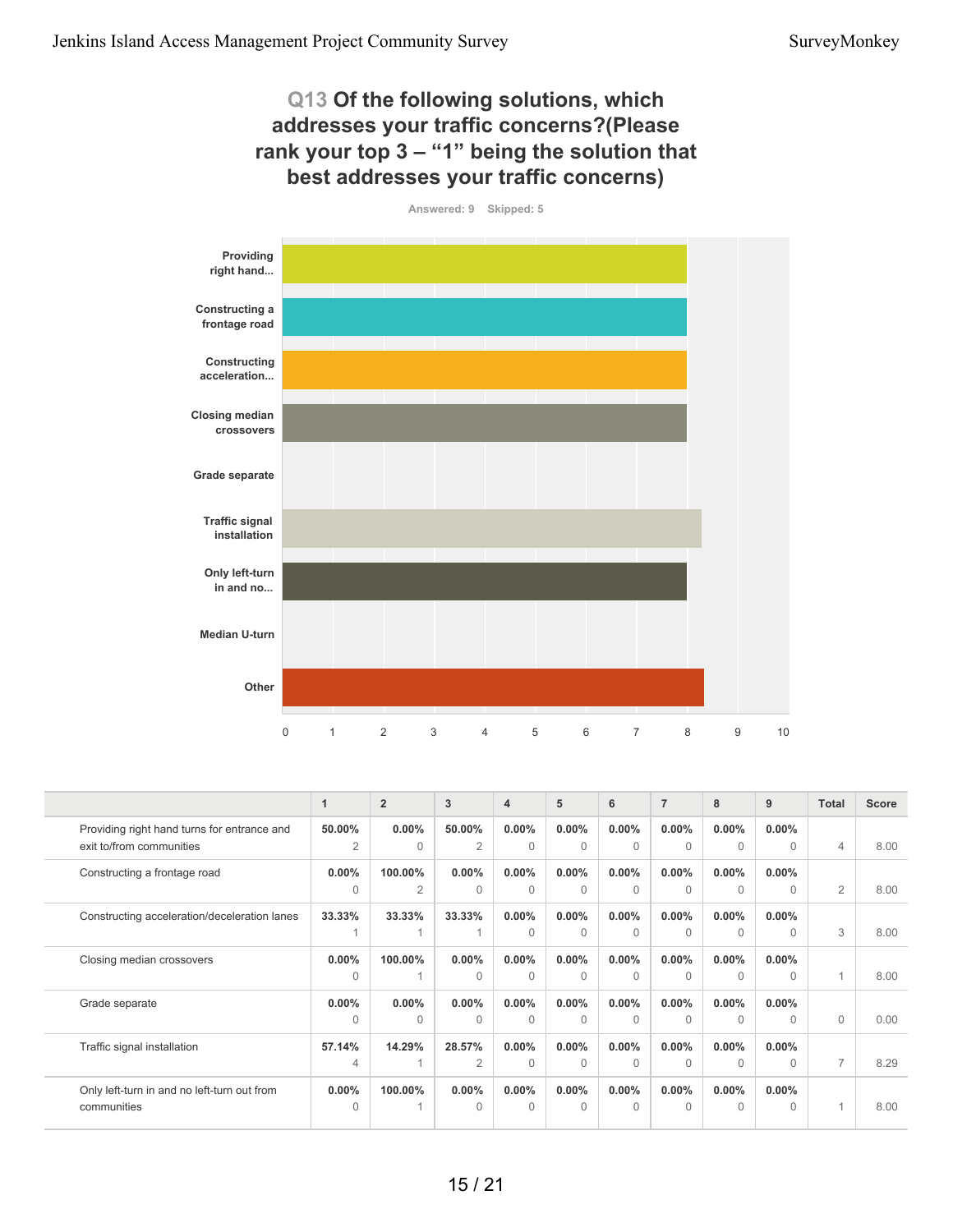#### Jenkins Island Access Management Project Community Survey Survey Survey Survey Survey Survey Survey Survey Survey

| Median U-turn | $0.00\%$    | $0.00\%$<br>u | 0.00%  | 0.00% | $0.00\%$ | $0.00\%$ | $0.00\%$      | $0.00\%$<br>u | $0.00\%$ | 0.00 |
|---------------|-------------|---------------|--------|-------|----------|----------|---------------|---------------|----------|------|
| Other         | 66.67%<br>∸ | $0.00\%$<br>U | 33.33% | 0.00% | $0.00\%$ | $0.00\%$ | $0.00\%$<br>ບ | $0.00\%$<br>U | $0.00\%$ | 8.33 |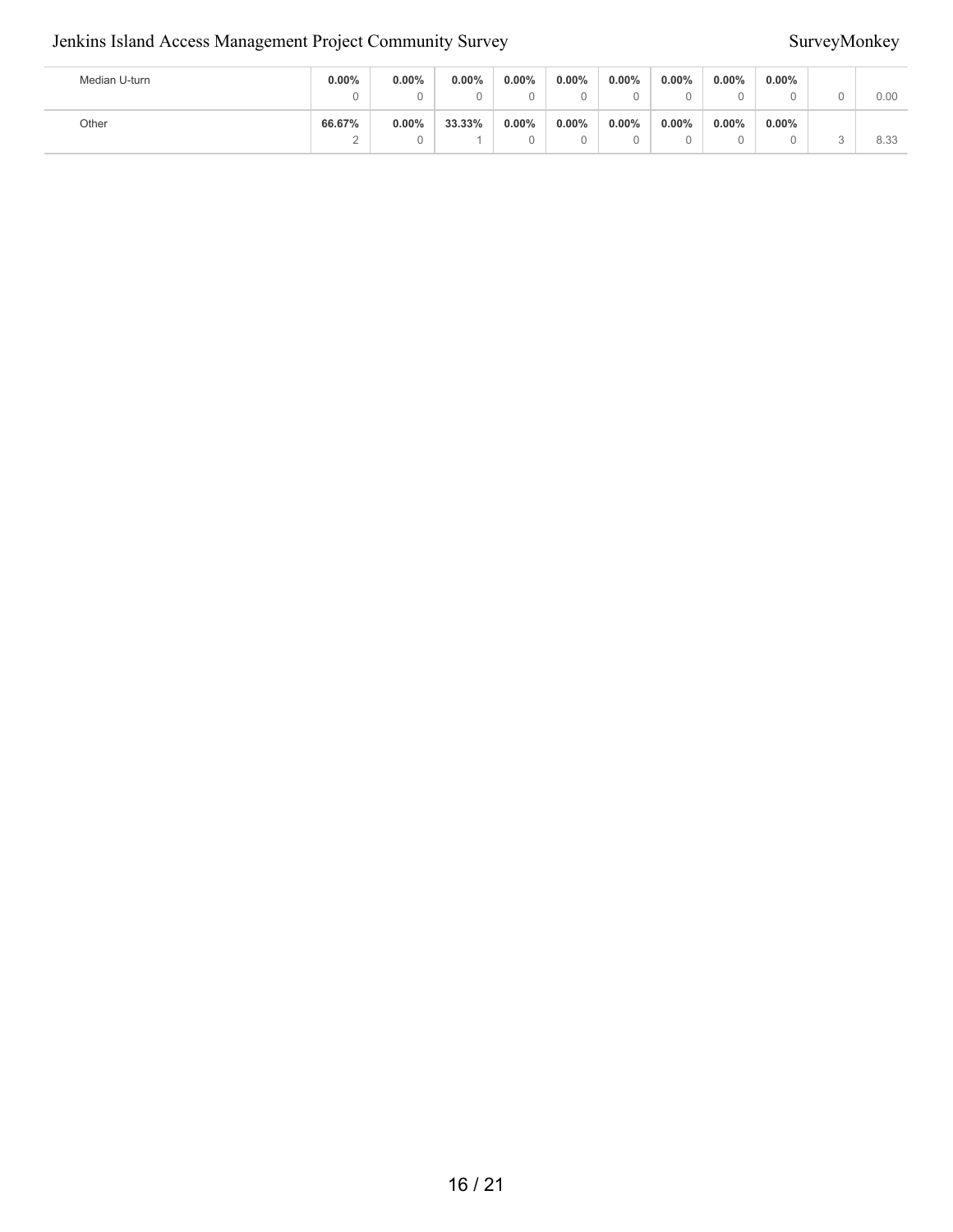## **Q14 If you chose "other" above, please provide a description of the suggested solution.**

**Answered: 3 Skipped: 11**

| <b>Responses</b>                                                                                                                     | Date               |
|--------------------------------------------------------------------------------------------------------------------------------------|--------------------|
| INSTALL A TRAFFIC LIGHT AT THE END OF THE CROSS-ISLAND 9WHERE IT CURRENTLY ENDS) TO KEEP<br>GAPS IN TRAFFIC DUE TO THE NEW FLY-OVER. | 8/12/2015 2:56 PM  |
| increase gap time for lights both 278 and bluffton parkway allowing residents time for movement                                      | 7/31/2015 12:30 PM |
| leave as is                                                                                                                          | 7/28/2015 4:05 PM  |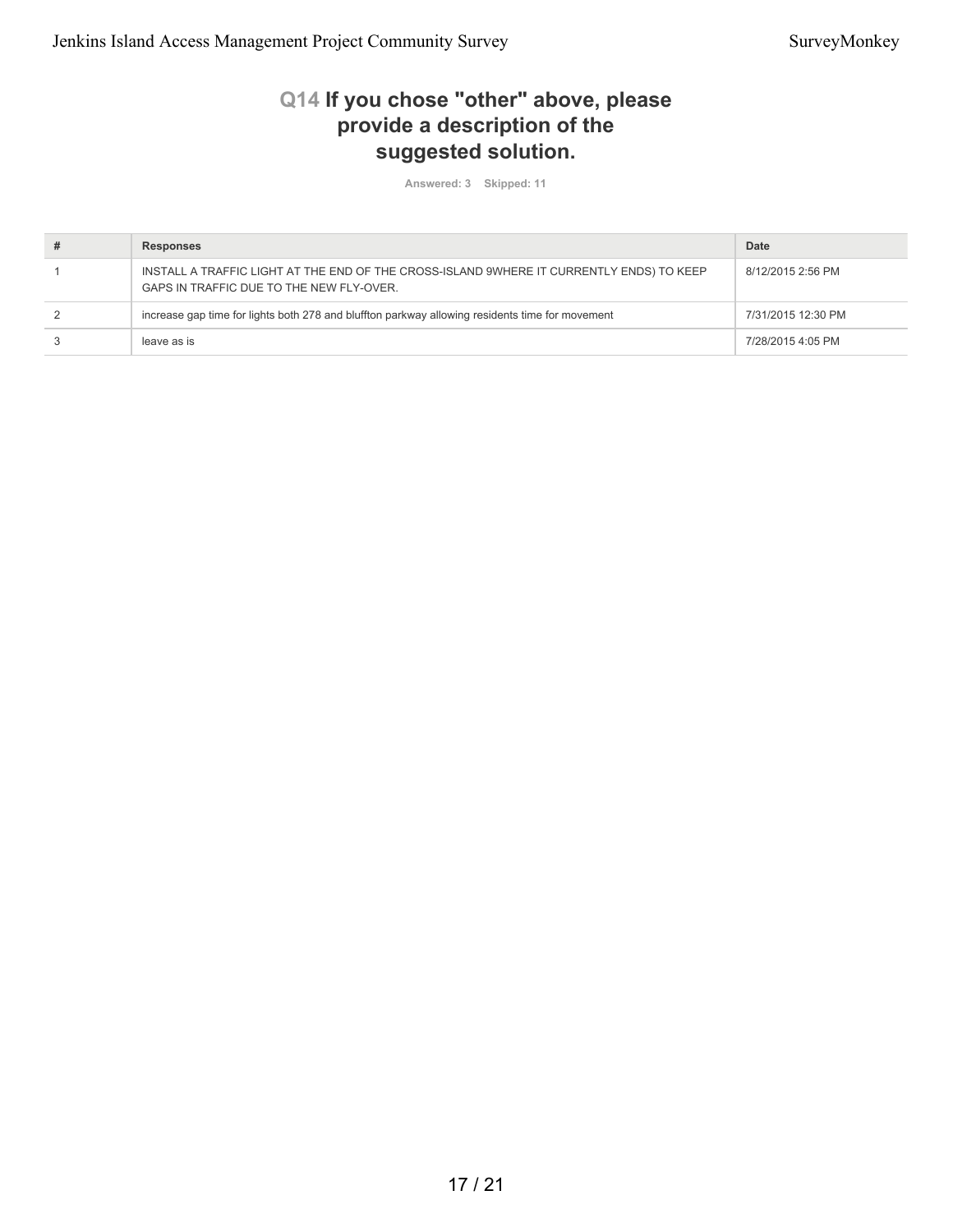# **Q15 Please provide any additional comments.**

**Answered: 5 Skipped: 9**

| # | <b>Responses</b>                                                                                                                                                                                                                                                                                                                                                                                                                                | Date               |
|---|-------------------------------------------------------------------------------------------------------------------------------------------------------------------------------------------------------------------------------------------------------------------------------------------------------------------------------------------------------------------------------------------------------------------------------------------------|--------------------|
|   | If the speed was reduced on cars coming across the brdige that would help a lot. There is no reason to have it at<br>50mph 35mph would be more like it as people tend to accelrate going down hill anyway                                                                                                                                                                                                                                       | 8/12/2015 4:20 PM  |
|   | People coming over the bridge on to island often switch lanes once on island and cause dangerous situations for<br>drivers pulling out of Mariner's Cove either going right or going across the median and turning left. It has been very<br>frustrating. Most of the times both lanes have to stop to let me cross over when the traffic slows to a crawl.                                                                                     | 8/12/2015 2:05 PM  |
| 3 | keep Median crossover for 2 William Hilton Parkway, Increase gap times, traffic light alternation to allow residents time<br>for movement, bike path for 278                                                                                                                                                                                                                                                                                    | 7/31/2015 12:34 PM |
|   | The traffic situation is the one drawback to where I live (Mariner's Cove). I am a cautious driver and frequently go<br>down 278 to make a u-turn rather than try to cross the median to go to Bluffton. It's so bad I stay home on Saturday<br>because I can't safely turn left into MC because of oncoming tourist traffic. Also visibility of oncoming cars coming<br>around curve is a problem. I expect flyover is going to make it worse. | 7/30/2015 12:26 PM |
|   | A traffic light at the base of the Bridge would solve the problems for our community and Windmill Harbor                                                                                                                                                                                                                                                                                                                                        | 7/28/2015 4:39 PM  |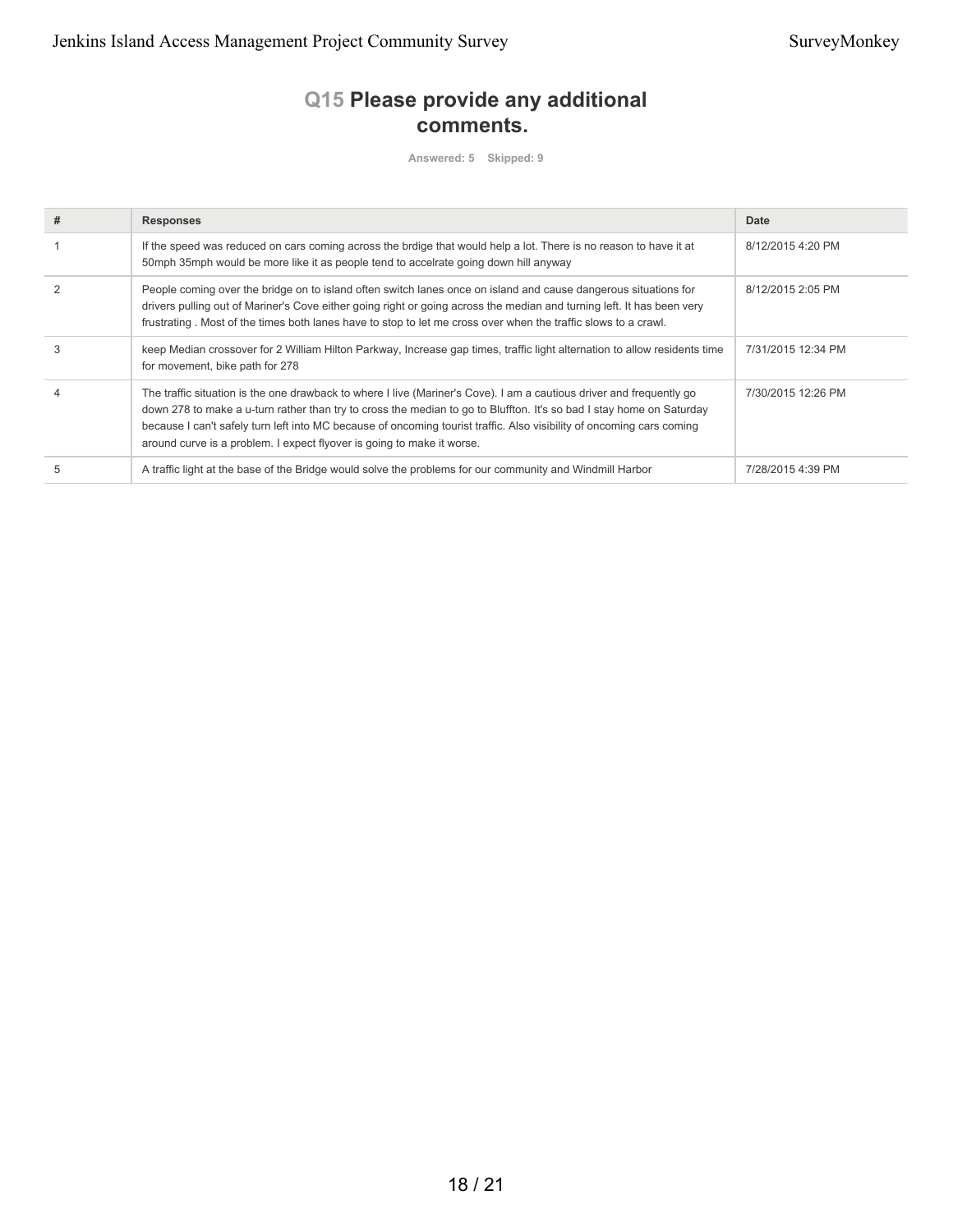# **Q16 Please provide your contact information.**

**Answered: 9 Skipped: 5**

| <b>Answer Choices</b>                     | <b>Responses</b> |                |  |
|-------------------------------------------|------------------|----------------|--|
| Name                                      | 100.00%          | $\overline{9}$ |  |
| Company                                   | $0.00\%$         | $\mathbf 0$    |  |
| <b>Property Address</b>                   | 100.00%          | 9              |  |
| Mailing Address (if different than above) | 44.44%           | $\overline{4}$ |  |
| City/Town                                 | 100.00%          | 9              |  |
| State/Province                            | 100.00%          | 9              |  |
| ZIP/Postal Code                           | 100.00%          | $\overline{9}$ |  |
| Country                                   | $0.00\%$         | $\mathbf{0}$   |  |
| <b>Email Address</b>                      | 100.00%          | $\overline{9}$ |  |
| Phone Number                              | $0.00\%$         | $\mathbf{0}$   |  |

| #              | <b>Name</b>                               | <b>Date</b>        |
|----------------|-------------------------------------------|--------------------|
| $\mathbf{1}$   | Janet W. Miller                           | 8/12/2015 4:20 PM  |
| 2              | <b>MAUREEN P SMITH</b>                    | 8/12/2015 2:57 PM  |
| 3              | Natasha Seguin                            | 8/12/2015 2:18 PM  |
| 4              | alyce sewell                              | 8/12/2015 2:05 PM  |
| 5              | Margo Merchant                            | 8/5/2015 3:02 PM   |
| 6              | Michael Abbate                            | 7/31/2015 12:34 PM |
| $\overline{7}$ | Judith Hillis                             | 7/30/2015 12:26 PM |
| 8              | James and Sharon Rusin                    | 7/28/2015 8:52 PM  |
| 9              | Lourdes Ludlow                            | 7/28/2015 4:39 PM  |
| #              | Company                                   | <b>Date</b>        |
|                | There are no responses.                   |                    |
| #              | <b>Property Address</b>                   | <b>Date</b>        |
| 1              | 102 Mariner's Cove                        | 8/12/2015 4:20 PM  |
| 2              | 205 MARINERS COVE                         | 8/12/2015 2:57 PM  |
| 3              | 2 William Hilton Parkway Unit 204         | 8/12/2015 2:18 PM  |
| 4              | 2 william hilton parkway #apt 305         | 8/12/2015 2:05 PM  |
| 5              | 2 William Hilton Pkwy                     | 8/5/2015 3:02 PM   |
| 6              | 402 Mariners Cove Club                    | 7/31/2015 12:34 PM |
| 7              | 2 William Hilton Parkway, Apt. 104        | 7/30/2015 12:26 PM |
| 8              | 301 Mariners Cove                         | 7/28/2015 8:52 PM  |
| 9              | 505 Mariners Cove Club                    | 7/28/2015 4:39 PM  |
| #              | Mailing Address (if different than above) | <b>Date</b>        |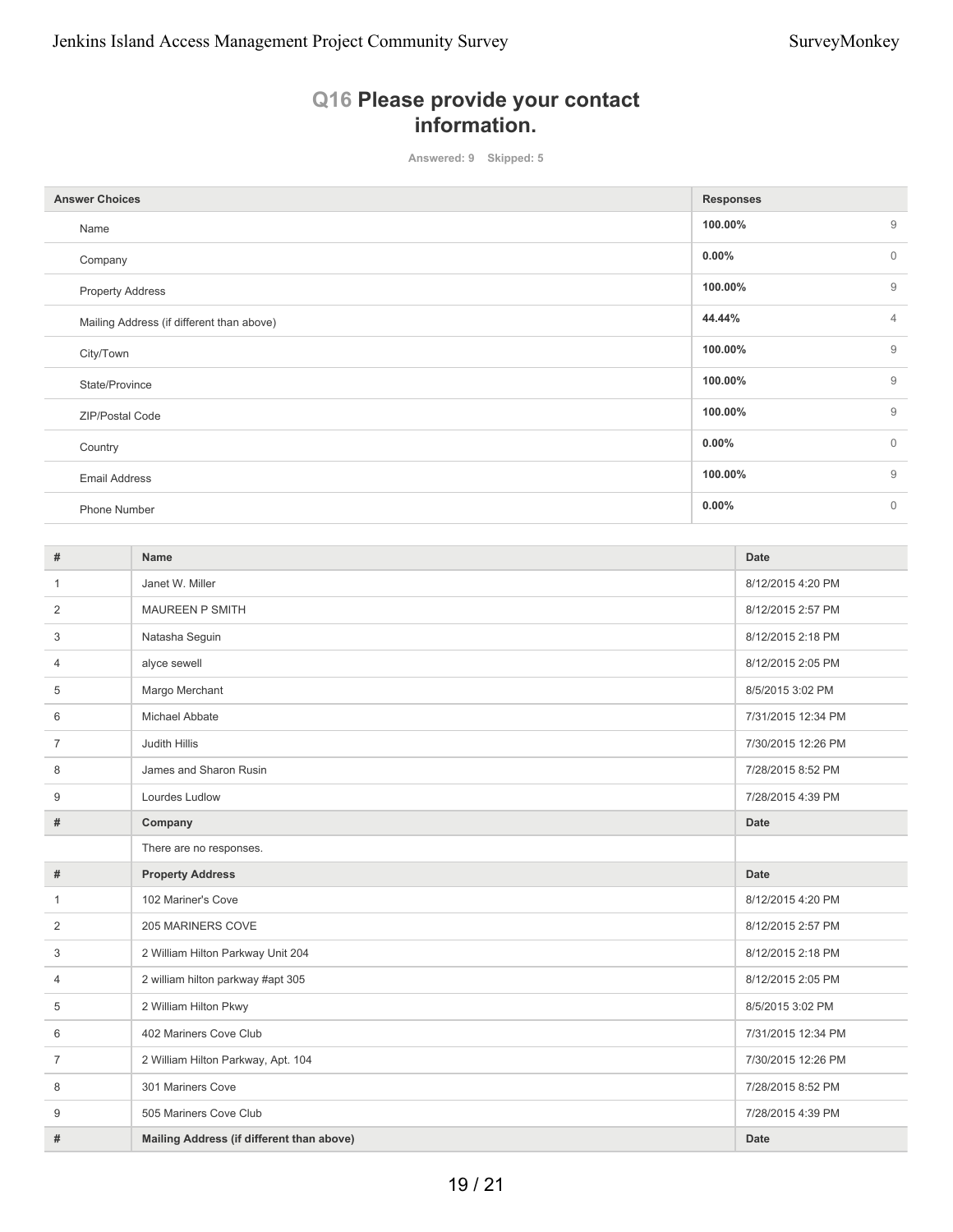### Jenkins Island Access Management Project Community Survey Survey Survey Survey Survey Survey Survey Survey Survey

| $\mathbf{1}$   | 5123 45th ST NW            | 8/12/2015 4:20 PM  |
|----------------|----------------------------|--------------------|
| 2              | 2 WILLIMA HILTON PKWY #205 | 8/12/2015 2:57 PM  |
| 3              | PO Box 22268               | 8/12/2015 2:18 PM  |
| 4              | 206 Mariners Cove Club     | 8/5/2015 3:02 PM   |
| #              | City/Town                  | <b>Date</b>        |
| $\mathbf{1}$   | Washington                 | 8/12/2015 4:20 PM  |
| 2              | HILTON HEAD ISLAND         | 8/12/2015 2:57 PM  |
| 3              | Hilton Head Island         | 8/12/2015 2:18 PM  |
| 4              | hilton head                | 8/12/2015 2:05 PM  |
| 5              | Hilton Head Island         | 8/5/2015 3:02 PM   |
| 6              | Hilton Head Island         | 7/31/2015 12:34 PM |
| $\overline{7}$ | Hilton Head Is.            | 7/30/2015 12:26 PM |
| 8              | <b>Hilton Head Island</b>  | 7/28/2015 8:52 PM  |
| 9              | HHI                        | 7/28/2015 4:39 PM  |
| #              | <b>State/Province</b>      | <b>Date</b>        |
| $\mathbf{1}$   | DC                         | 8/12/2015 4:20 PM  |
| 2              | SC                         | 8/12/2015 2:57 PM  |
| 3              | SC                         | 8/12/2015 2:18 PM  |
| 4              | south carolina             | 8/12/2015 2:05 PM  |
| 5              | SC                         | 8/5/2015 3:02 PM   |
| 6              | SC                         | 7/31/2015 12:34 PM |
| $\overline{7}$ | ${\sf SC}$                 | 7/30/2015 12:26 PM |
| 8              | SC                         | 7/28/2015 8:52 PM  |
| 9              | SC                         | 7/28/2015 4:39 PM  |
| #              | <b>ZIP/Postal Code</b>     | <b>Date</b>        |
| $\mathbf{1}$   | 20016                      | 8/12/2015 4:20 PM  |
| 2              | 29926                      | 8/12/2015 2:57 PM  |
| 3              | 29925                      | 8/12/2015 2:18 PM  |
| 4              | 29926                      | 8/12/2015 2:05 PM  |
| 5              | 29926                      | 8/5/2015 3:02 PM   |
| 6              | 29926                      | 7/31/2015 12:34 PM |
| $\overline{7}$ | 29926                      | 7/30/2015 12:26 PM |
| 8              | 29926                      | 7/28/2015 8:52 PM  |
| 9              | 29926                      | 7/28/2015 4:39 PM  |
| #              | Country                    | Date               |
|                | There are no responses.    |                    |
| #              | <b>Email Address</b>       | Date               |
| $\mathbf{1}$   | millerkontos@yahoo.com     | 8/12/2015 4:20 PM  |
| $\overline{2}$ | travelsmith@hargray.com    | 8/12/2015 2:57 PM  |
| 3              | natasha@arbornature.com    | 8/12/2015 2:18 PM  |
| 4              | biskers2@gmail.com         | 8/12/2015 2:05 PM  |